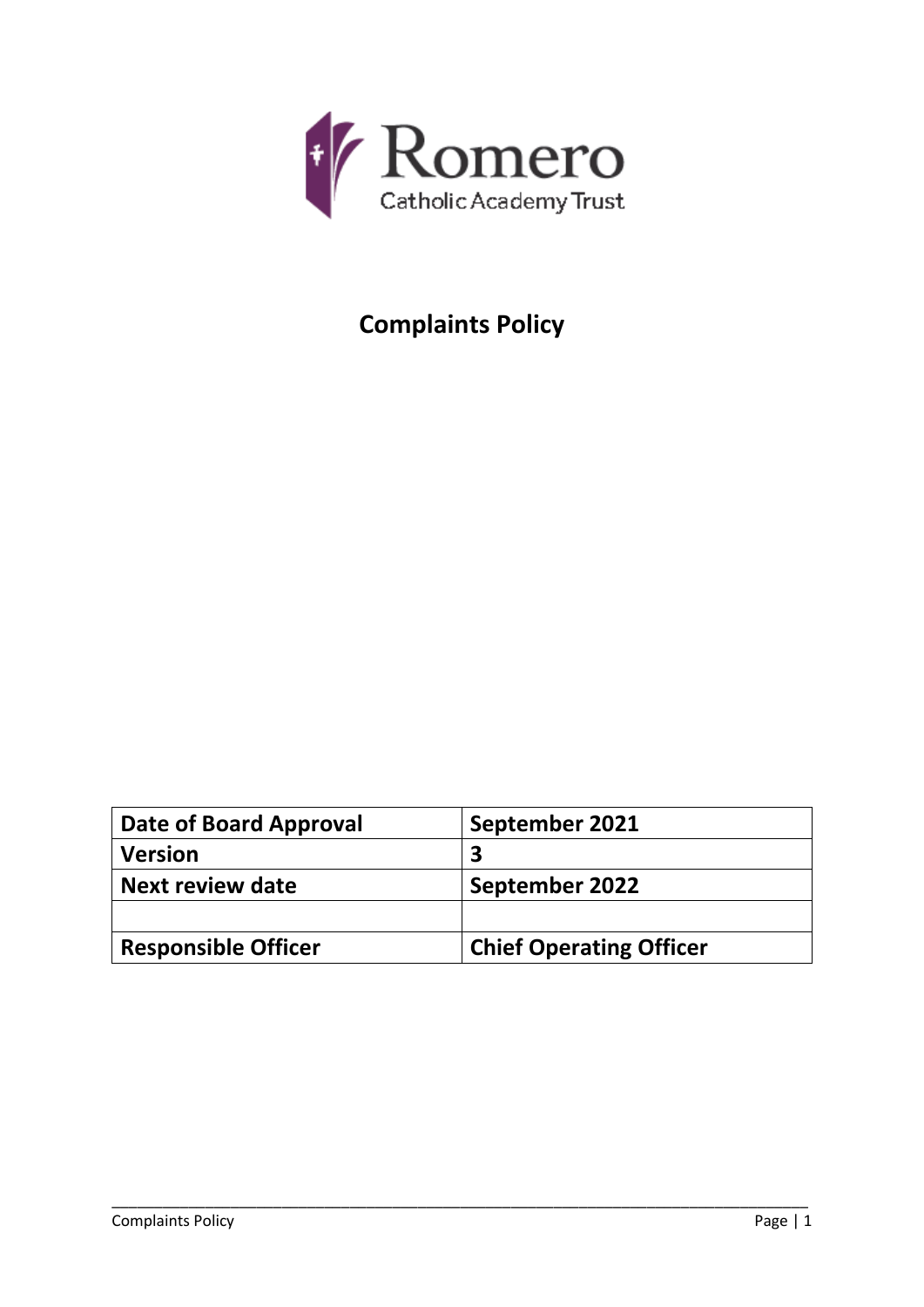# **1 Introduction**

1.1 Romero Catholic Academy Trust and its schools will deal with all complaints in compliance with guidance and regulations set out by the Department for Education, The Education & Skills Funding Agency (ESFA) and The Education (Independent Academy Standards) Regulations 2014, Schedule 1 Part 7. Reference has also been made to the EFA guidelines "Creating an Academy Complaints Procedure" January 2015 and "Best Practice Guidance for School Complaints Procedures 2019".

1.2 The policy takes into account the requirements of the Diocesan in regard to complaints within academies within the trusteeship of the Diocese of Salford namely that the Diocesan director of Education is notified of all complaints that may have a detrimental impact upon the Trust/School in relation to the following areas: Catholic character, ethos and mission; Religious Education; Collective worship; Admissions; Relationships and Sex Education; Denominational Inspections.

1.3 Where relevant, this policy should be read in conjunction with the school's home/academy agreement and code of conduct.

1.4 The Trust has adopted a three-stage process for dealing with complaints:

- Stage 1 INFORMAL (Complaint heard by member of staff)
- Stage 2 FORMAL (Complaint in writing and heard by Headteacher)
- Stage 3 PANEL HEARING (Complaint heard by Complaints Panel)
- 1.5 Who Can Make a Complaint?

1.5a This complaints procedure is not limited to parents and carers of children that are registered at one of the schools in the Trust. Any person, including members of the public, may make a complaint to school about any provision of facilities or services that the school provides. Unless complaints are dealt with under separate statutory procedures (see the list under paragraph 1.6) we will use this policy.

1.6 How to raise a Concern or make a Complaint

1.6a A concern or complaint can be made in person, in writing or by telephone. They may also be made by a third party acting on behalf of a complainant, as long as they have appropriate consent to do so.

1.6ai Concerns should be raised with either the class teacher or headteacher. If the issue remains unresolved, the next step is to make a formal complaint.

1.6aii Complainants should not approach individual governors to raise concerns or complaints. They have no power to act on an individual basis and it may also prevent them from considering complaints at later stages of the procedure. 1.6aiii Complaints against school staff (except the headteacher) should be made in the first instance, to the Headteacher via the school office. Please mark them as Private and Confidential.

1.6aiv Complaints that involve or are about the headteacher should be addressed to the Chair of Governors, via the school office. Please mark your envelope as Private and Confidential. 1.6av Complaints about the Chair of Governors, any individual governor or the whole governing body should be addressed to the Clerk of the Governing Body and delivered to the school office or posted to the Governance Team, Romero Catholic Academy Trust c/o St John's R C Primary School, Thames Avenue, Burnley, BB10 2PZ . Please mark your envelope as Private and Confidential.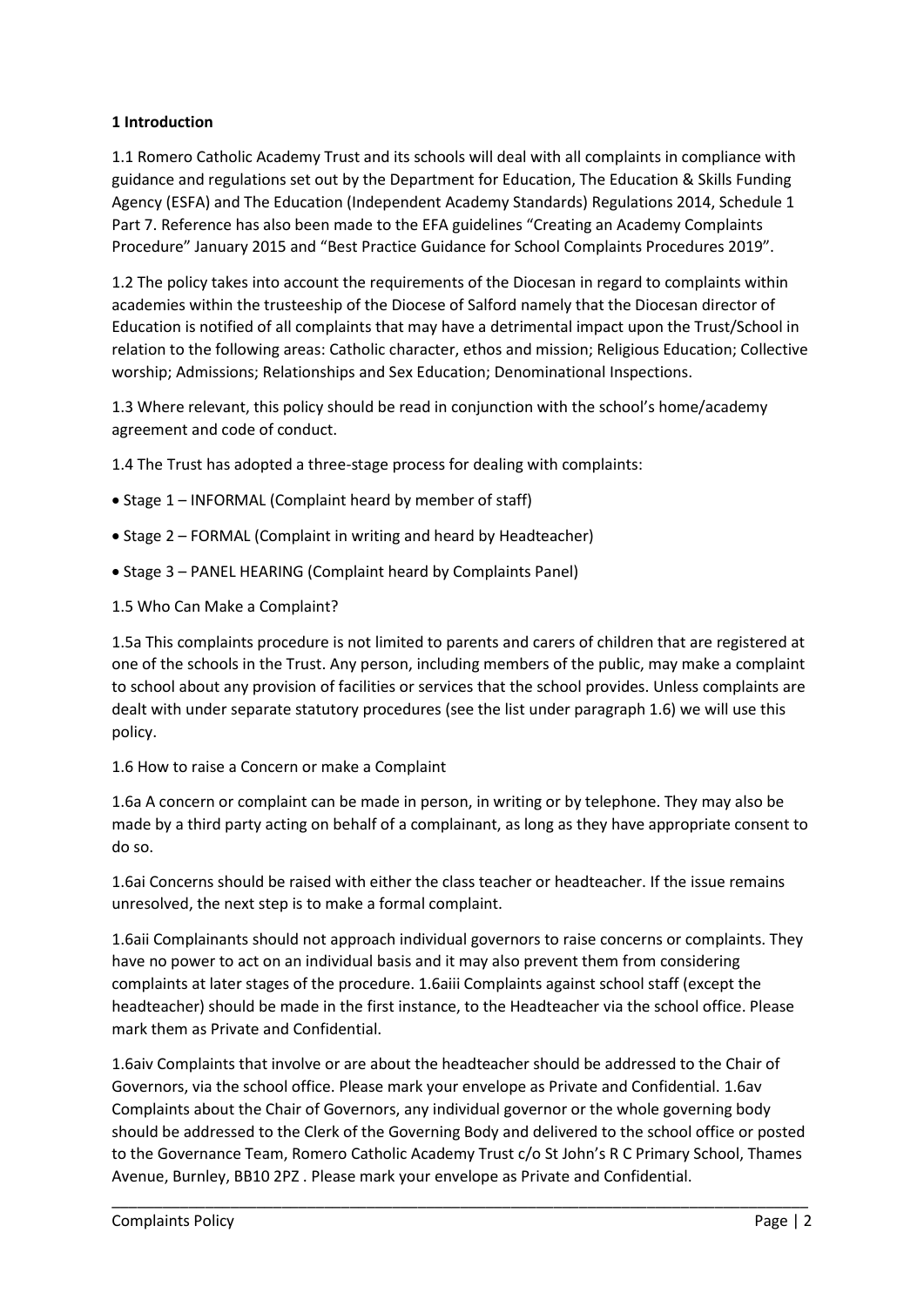1.6b For ease of use, template complaint forms are included at the end of the policy as Appendices 5a and 5b.

1.6c In accordance with equality law, consideration will be made to making reasonable adjustments if required, to enable complainants to access and complete this complaints procedure. For instance, providing information in alternative formats, assisting complainants in raising a formal complaint or holding meetings in accessible locations.

# 1.7 Anonymous Complaints

1.7a We will not normally investigate anonymous complaints. However, the headteacher or Chair of Governors, if appropriate, will determine whether the complaint warrants an investigation. In cases where the complainant raises an issue under safeguarding an investigation will always take place. 1.8 Time Scales

1.8a A complaint must be raised within three months of the incident or, where a series of associated incidents have occurred, within three months of the last of these incidents. Only where exceptional circumstances apply, will we consider complaints made outside of this time frame.

1.8b Complaints made outside of term time will be deemed to have been received on the first school day after the holiday period and deadlines will be counted from this date.

1.8c If other bodies are investigating aspects of the complaint, for example the police, local authority (LA) safeguarding teams, or Tribunals, this may impact on our ability to adhere to the timescales within the policy or result in the procedure being suspended until those public bodies have completed their investigations.

1.8d If a complainant commences legal action against the Trust or one of its schools in relation to the complaint, we will consider whether to suspend the complaints procedure in relation to their complaint until those legal proceedings have concluded.

# **2 Scope**

2.1 This is a statutory policy which covers the procedures for all complaints against the ROMERO CAT or any of its schools, employees or governors.

2.2 This policy applies to all employees, directors and local governors of ROMERO CAT, including casual, agency staff, self-employed workers and volunteers of the Trust. For ease of reference the term "employee" is used throughout this policy to cover all of the above categories of personnel.

2.3 This policy will not be used for complaints where other procedures are in place. Exceptions Who to Contact Admission to schools. Please refer to the individual school's Admissions Policy for the appeals process. Statutory assessments of Special Educational Needs Concerns about assessment of Special Educational Needs should be made directly to the local authority in which the child resides. School re-organisation proposals. Anyone wishing to raise a concern about school re-organisation should follow the procedures for the consultation of stakeholders set out as part of the proposals. Matters likely to require a Child Protection investigation Complaints about child protection matters are handled under our Safeguarding and Child Protection Policy and in accordance with relevant statutory guidance.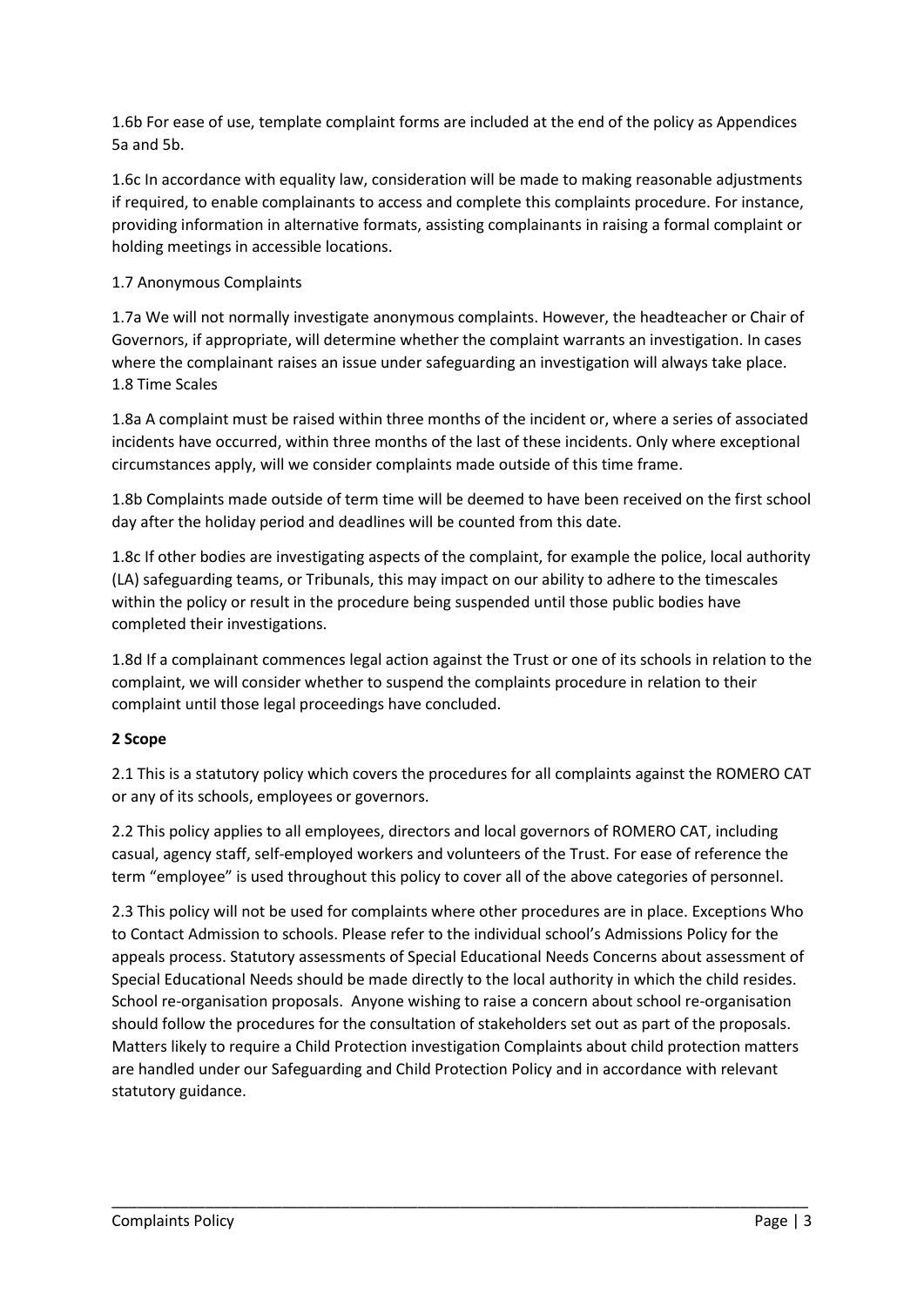# Exclusion of children from school

\* Further information about raising concerns about exclusion can be found at: [www.gov.uk/school](http://www.gov.uk/school-disciplineexclusions/exclusions)[disciplineexclusions/exclusions](http://www.gov.uk/school-disciplineexclusions/exclusions)

\*complaints about a school's application of the behaviour policy can be made through this complaints policy. Whistleblowing Employees, contractors working for the Trust on academy premises, suppliers and those providing services under a contract with the Trust who have a concern regarding malpractice or wrongdoing, should refer to the Romero Catholic Academy Trust "Confidential Reporting (Whistleblowing) Policy". Staff Grievances Complaints from staff will be dealt with under the Trust's internal grievance procedures. Staff Conduct Complaints about staff will be dealt with under the Trust's internal disciplinary procedures or the Managing Allegations of Abuse against Staff Policy, if appropriate. Complainants will not be informed of any disciplinary action taken against a staff member as a result of a complaint. However, the complainant will be notified that the matter is being addressed. Complaints about services provided by other providers. Providers should have their own complaints procedure to deal with who may use school premises or facilities complaints about service. Please contact them direct. National Curriculum - content Please contact the Department for Education at: www.education.gov.uk/contactus

## **3 Definitions**

3.1 The difference between a Concern and a Complaint

3.1a A concern may be defined as 'an expression of worry or doubt over an issue considered to be important for which reassurances are sought'.

3.1b A complaint may be defined as 'an expression of dissatisfaction however made, about actions taken or a lack of action'.

3.2 It is in everyone's interest that concerns and complaints are resolved at the earliest possible stage. Many issues can be resolved informally, without the need to use the formal stages of the complaints procedure. The Trust and its schools take concerns seriously and will make every effort to resolve the matter as quickly as possible.

## **4 Aims**

4.1 The purpose of this complaints procedure is to reassure parents and others with an interest in the Trust and/or its schools that:

4.1a Any complaint will be dealt with in a fair, open and responsive way, with the aim of achieving a speedy and satisfactory resolution: and

4.1b The Trust and its schools recognise that a willingness to listen to questions and criticism, and to respond positively, can lead to improvements in practices and provision for pupils.

#### **5 Responsibilities**

5.1 The Local Governing Body (LGB) must ensure that this policy is implemented across schools and that both current and new employees and governors have access to, and are made aware of, this policy.

5.2 Headteachers/Line Managers must be fully aware of this policy and ensure that they and all employees are aware of the policy and their own responsibilities.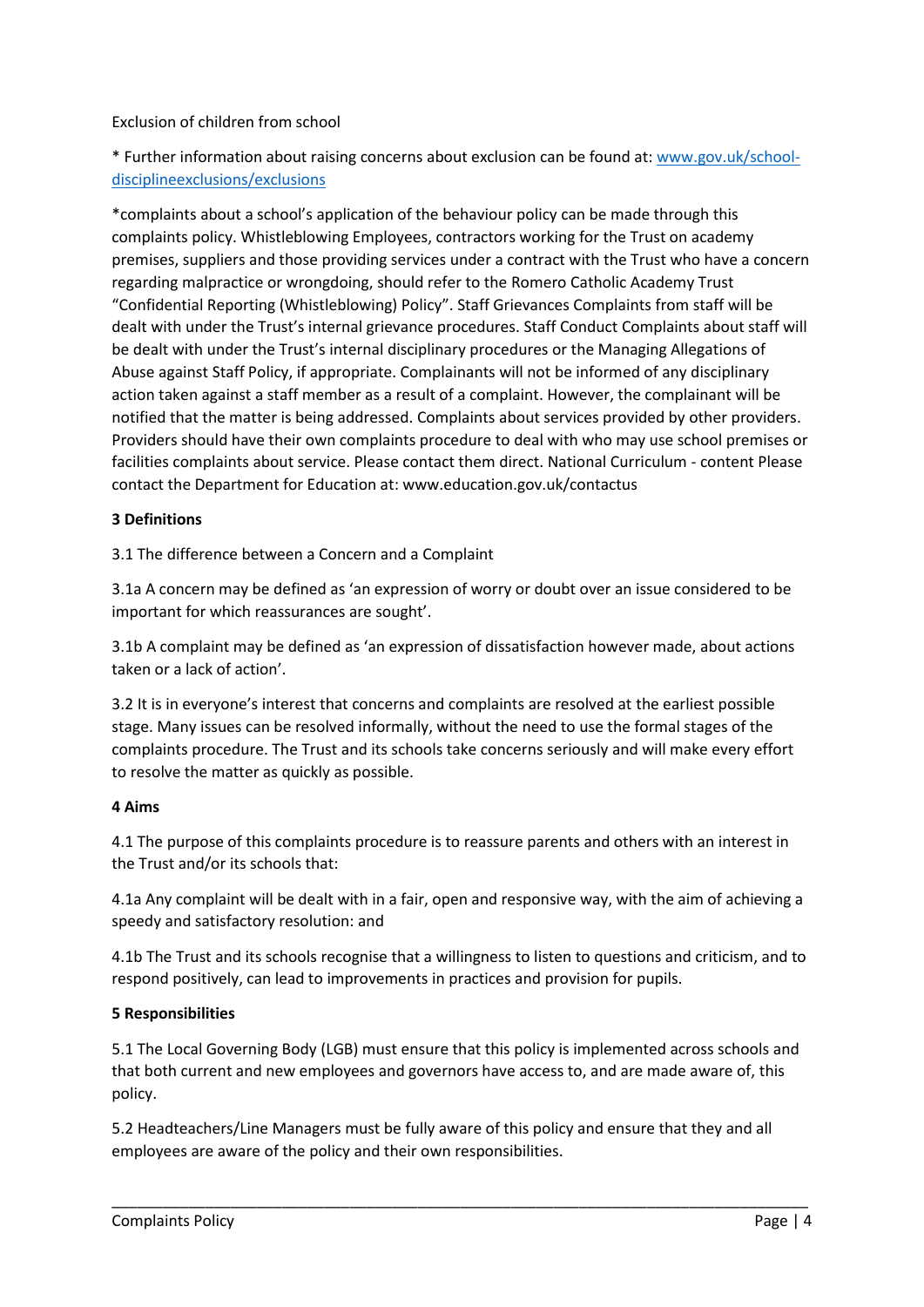5.3 A full table of roles and responsibilities has been sent out in Appendix 1.

6 General Principles of Complaints

6.1 Stage 1 – (Informal): Complaint heard by staff member

6.1a On occasions, a parent may raise a concern directly with school staff without any formality. At this stage, it may be unclear whether the parent is making a complaint, seeking information or is in possession of information requiring clarification. Schools need to be clear about the difference between a concern and a complaint. It would be helpful if staff were able to resolve issues on the spot, including offering an apology where necessary. Taking informal concerns seriously at the earliest stage will reduce the numbers that develop into formal complaints.

6.1b The underlying principle is that concerns ought to be handled, if at all possible, without the need for formal procedures. The requirement to have a complaints procedure need not in any way undermine efforts to resolve the concern informally.

6.1c At this stage where the complaint concerns the Headteacher, the complaints can be referred to the Chair of the LGB where applicable.

6.1d Where the first approach is made to a governor, they should refer the complaint to the Headteacher and advise the complainant of the procedures. It is important that individual governors or the LGB do not become involved at this stage in case they are needed to sit on a panel at a later stage of the procedure.

6.2 Stage 2 – (Formal) Written complaint heard by Headteacher

6.2a If the concern is not resolved immediately and the parent confirms a complaint in writing, the opportunity to discuss the matter with an appropriate member of staff will be given e.g. Headteacher, Key Stage Leader, Head of Faculty, member of the Pastoral and Guidance Team. At this stage the headteacher may delegate the task of collating the information to another staff member but not the decision on the action to be taken. In the case of the complaint being against the Headteacher, this stage will always be heard directly by the Chair of the LGB.

6.3 Stage 3 (Panel Hearing): Complaint heard by Complaints Panel

6.3a The formal procedures will need to be invoked when initial attempts to resolve the issue are unsuccessful and the person raising the concern remains dissatisfied and wishes to take the matter further.

\_\_\_\_\_\_\_\_\_\_\_\_\_\_\_\_\_\_\_\_\_\_\_\_\_\_\_\_\_\_\_\_\_\_\_\_\_\_\_\_\_\_\_\_\_\_\_\_\_\_\_\_\_\_\_\_\_\_\_\_\_\_\_\_\_\_\_\_\_\_\_\_\_\_\_\_\_\_\_\_\_\_

# **7 Framework of Principles**

7.1 Aim of the Complaints Procedure

- 7.1a Our procedure aims to:-
- encourage resolution of problems by informal means wherever possible
- be easily accessible and publicised
- be simple to understand and use
- be impartial
- be non-adversarial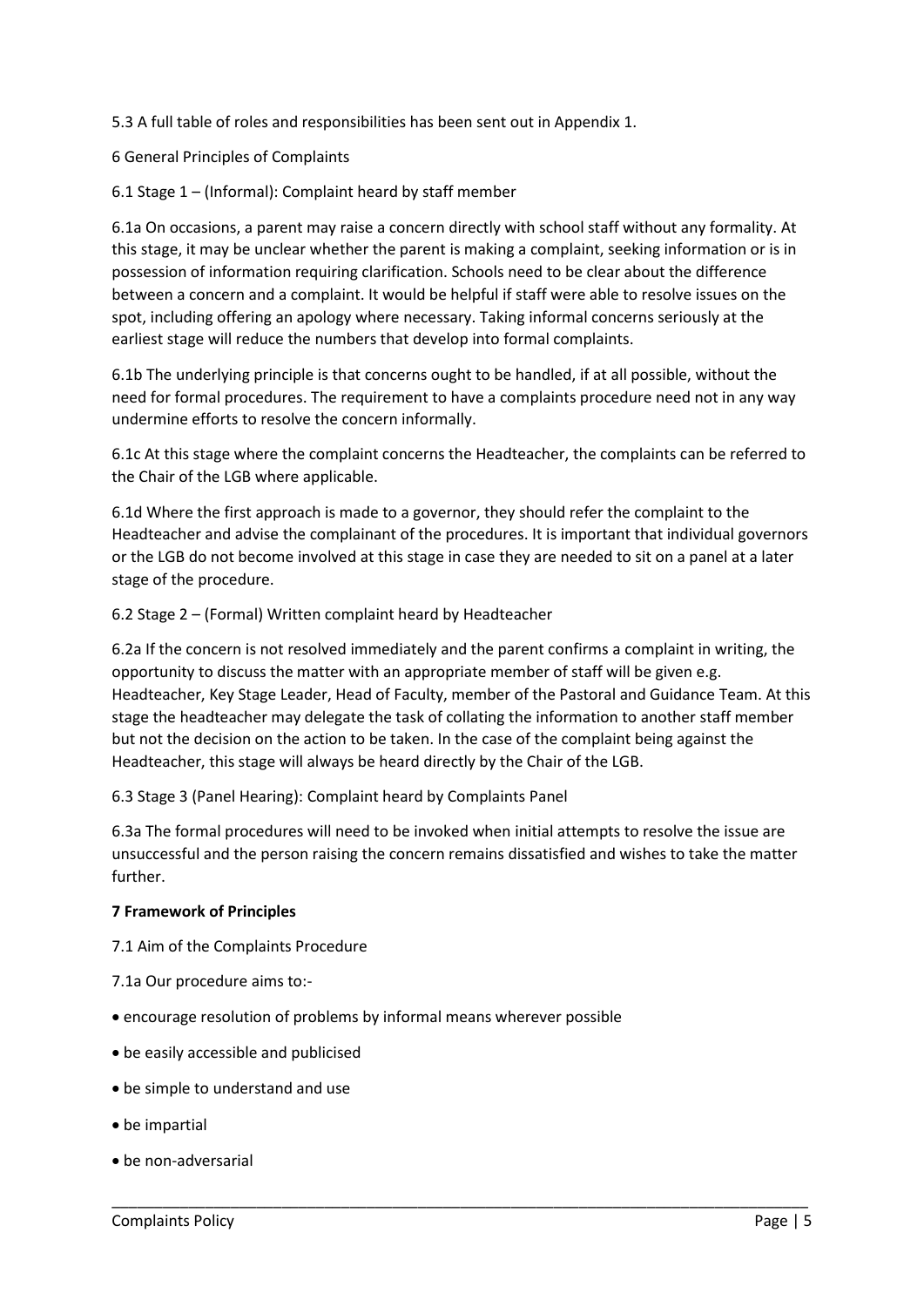allow swift handling with established time-limits for action and keeping people informed of the progress

- ensure a full and fair investigation by an independent person where necessary
- respect people's desire for confidentiality

 address all the points at issue and provide an effective response and appropriate redress, where necessary

 provide information to the school's senior management team and the Trust so that services can be improved 7.2 Resolving Complaints

7.2a At each stage in the procedure we will keep in mind ways in which a complaint can be resolved. It might be sufficient to acknowledge that the complaint is valid in whole or in part. In addition, it may be appropriate to offer one or more of the following:

- an apology
- an explanation
- an admission that the situation could have been handled differently or better
- an assurance that the event complained of will not recur
- an explanation of the steps that have been taken to ensure that it will not happen again
- an undertaking to review school policies in light of the complaint

7.2b It would be useful if complainants were encouraged to state what actions/outcome they feel might resolve the problem at any stage. An admission that the school could have handled the situation better is not the same as an admission of negligence.

7.2c An effective procedure will identify areas of agreement between the parties. It is also of equal importance to clarify any misunderstandings that might have occurred as this can create a positive atmosphere in which to discuss any outstanding issues.

7.3 Dealing with Serial or Persistent Complainants

7.3a If properly followed, a good complaints procedure will limit the number of complaints that become protracted. However, there will be occasions when, despite all stages of the procedures having been followed, the complainant remains dissatisfied. The decision to stop responding to a complainant should never be taken lightly and the Trust/School needs to be sure that:

The Trust/School has taken every reasonable step to address the complainant's needs;

 The complainant has been given a clear statement of the Trust/School's position and their options (if any) and

 They are contacting the Trust/School repeatedly but making substantially the same points each time.

7.3b If the complainant tries to reopen the same issue, the Chair of the Board of Directors or Chair of the LGB, as appropriate, is able to inform them in writing or via email that the procedure has been exhausted and that the matter is now closed.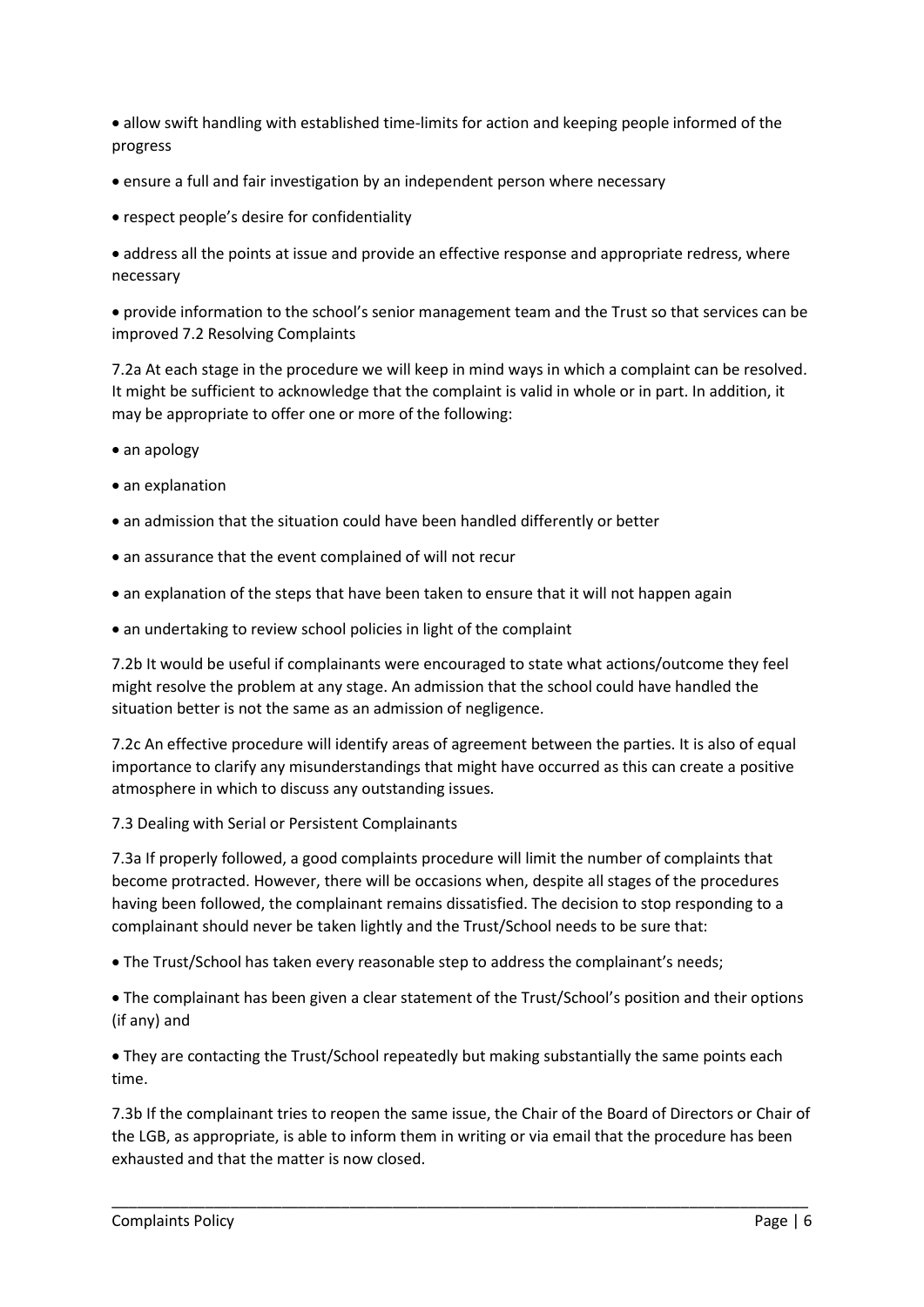7.3c The procedure for managing serial and unreasonable complaints is set out in Appendix 7.

## **8 Managing and Recording Complaints**

### 8.1 Recording Complaints

8.1a Schools should record the progress of the complaint and the final outcome. A complaint may be made in person, by telephone, in writing (e-mail). An example of a complaint form is attached at Appendix 5a. At the end of a meeting or telephone call the member of staff should ensure that the complainant and the School have the same understanding of what was discussed and agreed. A brief note of meetings and telephone calls can be kept and a copy of any written response added to the record.

8.1b A written record of all complaints that are held at Stage 2 and 3 should be maintained by the School including how they were resolved and any action taken by the School as a result of the complaint, regardless of whether the complaint was upheld.

8.1c All correspondence, statements and records relating to complaints must be kept confidential. 8.2 Trust and LGB - Review of Complaints

8.2a The LGB should monitor the level and nature of complaints a school receives and review the outcome on a regular basis to ensure the procedure is operating effectively and make any amendments where necessary. Complaints information shared with the LGB should not name individuals.

8.2b Any complaints that reach Stage 3 should be reported to the Board of Directors via the Trust's Governance & Policy Manager to allow a decision to be made in advance of the Complaints Panel as to whether a Board member should be on the Panel. The Board should also receive notification of the nature and outcome of all Stage 3 complaints.

8.2c As well as addressing the individual's complaints, the process of listening to and resolving complaints will contribute to school improvement. When individual complaints are heard, schools may identify underlying issues that need to be addressed. The monitoring and review of complaints by the School and the LGB can be a useful tool in evaluating a School and/or the Trust's performance.

#### 8.3 Publicising the Procedure

8.3a It is recommended practice for the complaints procedures to be published and as such details of the procedures could be included in:

- School prospectus
- Information given to new parents when their children join the school
- Information given to the children themselves
- Home/School agreement
- Home/School bulletins or newsletters
- Documents supplied to community users including course information or letting agreements.

\_\_\_\_\_\_\_\_\_\_\_\_\_\_\_\_\_\_\_\_\_\_\_\_\_\_\_\_\_\_\_\_\_\_\_\_\_\_\_\_\_\_\_\_\_\_\_\_\_\_\_\_\_\_\_\_\_\_\_\_\_\_\_\_\_\_\_\_\_\_\_\_\_\_\_\_\_\_\_\_\_\_

• A specific complaints leaflet which includes a form on which a complaint can be made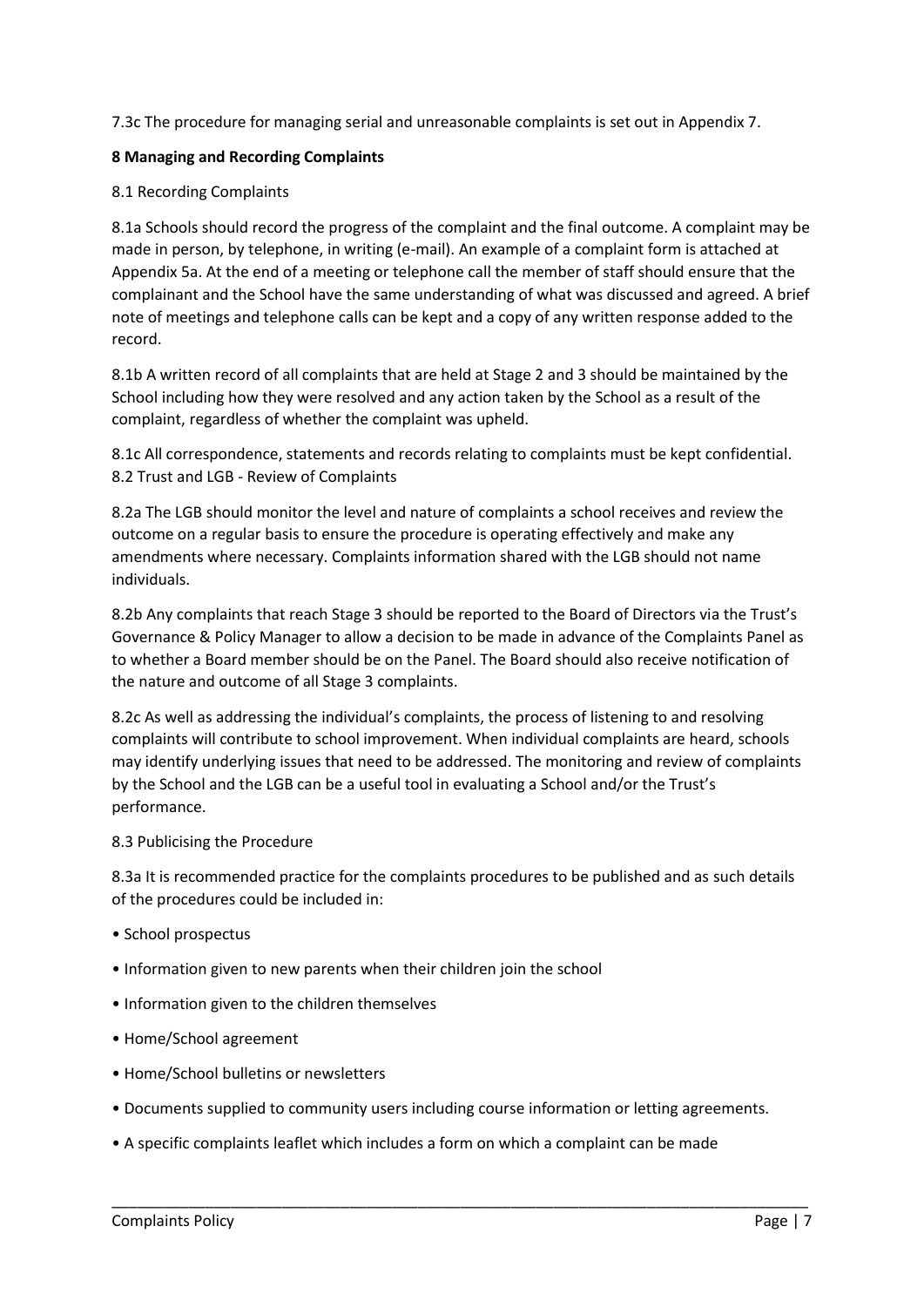• Posters displayed in areas of the school that will be used by the public, such as reception or the main entrance

• Trust and School websites

8.4 Further Recourse

8.4a There is no further right of appeal to the LGB or Academy Trust. All complainants have the right, as a last resort, to contact the Education & Skills Funding Agency if they are not satisfied with the way in which their complaint has been considered. You can contact the ESFA via their complaints form on the following link: [https://www.gov.uk/government/publications/complain-about-an](https://www.gov.uk/government/publications/complain-about-an-academy)[academy](https://www.gov.uk/government/publications/complain-about-an-academy)

8.5 The Role of the Education & Skills Funding Agency (ESFA)

8.5a The ESFA can support academies to achieve a compliant procedure but it is the responsibility of academy trust to make sure that their complaints procedure is fully compliant. The ESFA's responsibility is to ensure academies comply with their funding agreements.

8.5b The ESFA will check whether the complaint has been dealt with properly and whether it falls into any of the following three areas:

• Where there is undue delay or the academy did not comply with its own complaints procedure when considering a complaint.

- Where the academy is in breach of its funding agreement with the Secretary of State
- Where an academy has failed to comply with any other legal obligation.

8.5c The ESFA will not overturn an academy's decision, however, if they find an academy did not deal with a complaint properly they will request the complaint is looked at again and procedures meet the requirements set out in the Regulations.

# **9 Complaints Procedure**

9.1 Stage 1 (Informal) – Complaint heard by staff member (or Headteacher)

9.1a It is in everyone's interest that complaints are resolved at the earliest possible stage. The experience of the first contact between the complainant and the school can be crucial in determining whether the complaint will escalate. To that end, staff and governors should be made aware of the procedures so that they will know what to do when they receive a complaint.

9.1b It would assist the procedure if the school respected the views of a complainant who indicates that he/she would have difficulty discussing a complaint with a particular member of staff. In these cases, another member of staff can hear the complainant. Where the complaint concerns the Headteacher the complainant should be referred to the Chair of the LGB.

9.1c Similarly, if the member of staff directly involved feels too compromised to deal with a complaint, the complaint could be referred to another staff member. The member of staff may be more senior but does not have to be. The ability to consider the complaint objectively and impartially is crucial.

9.1d Where the first approach is made to a governor, the next step would be to refer the complainant to the Headteacher and advise them of the procedure. Governors should not act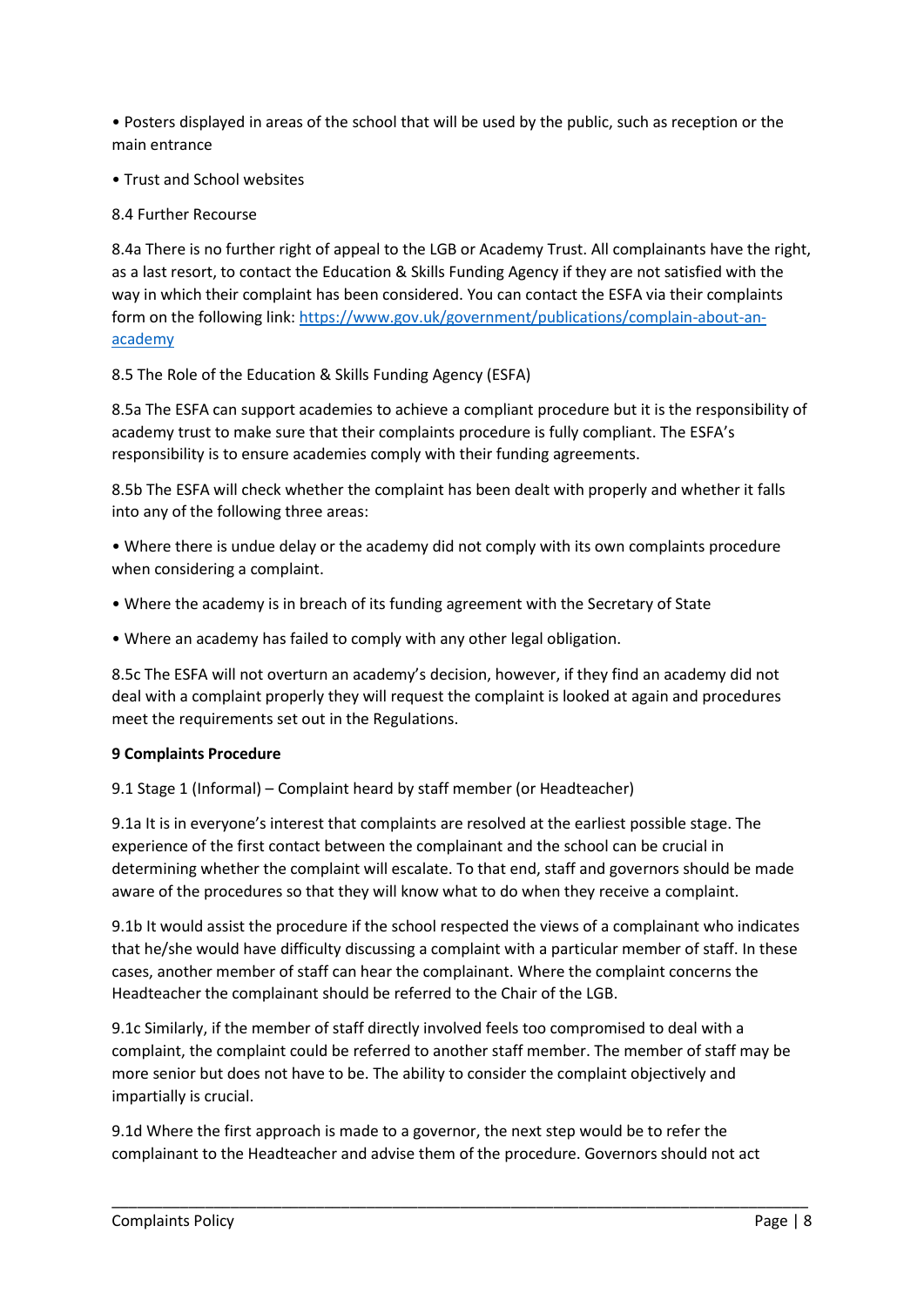unilaterally on an individual complaint outside the formal procedure or be involved at the early stages in case they are needed to sit on a panel at a later stage of the procedure.

9.1e The Headteacher's influence will already have shaped the way complaints are handled in the school and resolved the complaint at this stage. If though the informal process has been exhausted, and no satisfactory solution has been found, the parent will be asked if they wish the complaint to be considered formally at stage two of this procedure.

9.1f If wishing to proceed with the complaint, the parent will be invited to put the complaint in writing to the Headteacher using the form attached at Appendix 5a.

The form should be sent to the Headteacher within ten school days. If the complaint relates to the Headteacher the form should be sent to the Chair of the LGB within ten school days.

9.2 Stage 2 (Formal) – Written complaint heard by Headteacher

9.2a At this stage the complainant may be dissatisfied with the way the complaint was handled at stage 1 as well as pursing their initial complaint. The Headteacher may delegate the task of collating the information to another staff member but not the decision on the action to be taken. Where the Headteacher has addressed the complaint at stage one, the Chair of the LGB will become involved at this stage. Where another staff member has addressed the complaint at stage one, the Headteacher will hear this stage.

9.2b The Headteacher will acknowledge the written complaint within five school days of receipt and provide an opportunity to meet the parent to discuss the complaint. At this point the Chair of the LGB and Headteacher may still seek to resolve the complaint informally.

9.2c The Headteacher (or designated person) will investigate the complaint and a written response will normally be made within ten school days of receipt of the complaint. If this is not possible, a letter will be sent explaining the reason for the delay and providing a revised target date.

9.2d The written response will include full reasons for the conclusions reached by the Headteacher and what action, if any, the school proposes to take to resolve the matter.

9.2e (The same process as set out above should be followed for any complaints against the Trust's Central Services employees, which should be put in writing to the Chief Executive Officer in the first instance. Anyone wishing to make a formal written complaint in this circumstance at Stage 2 should complete the complaints form found in Appendix 5b)

9.3 Stage 3 (Panel Hearing) Complaint Heard by Complaints Panel

9.3a If the complainant still remains dissatisfied, they must notify the Headteacher, or Chair of the LGB (if the complaint relates to the Headteacher) within ten school days of receiving the written response following Stage 2. They will, at this point, be advised that a meeting of the Complaints Panel will be convened. The Panel, is the last Trust based stage of the complaints process, and is not convened to merely rubber-stamp previous decisions.

9.3b As the Chair of the LGB may have been involved at an earlier stage in the procedure (particularly where the complaint is about the Headteacher) it may be wise not to include the Chair as a member of the Panel to avoid any possible reference to the Chair being "impartial".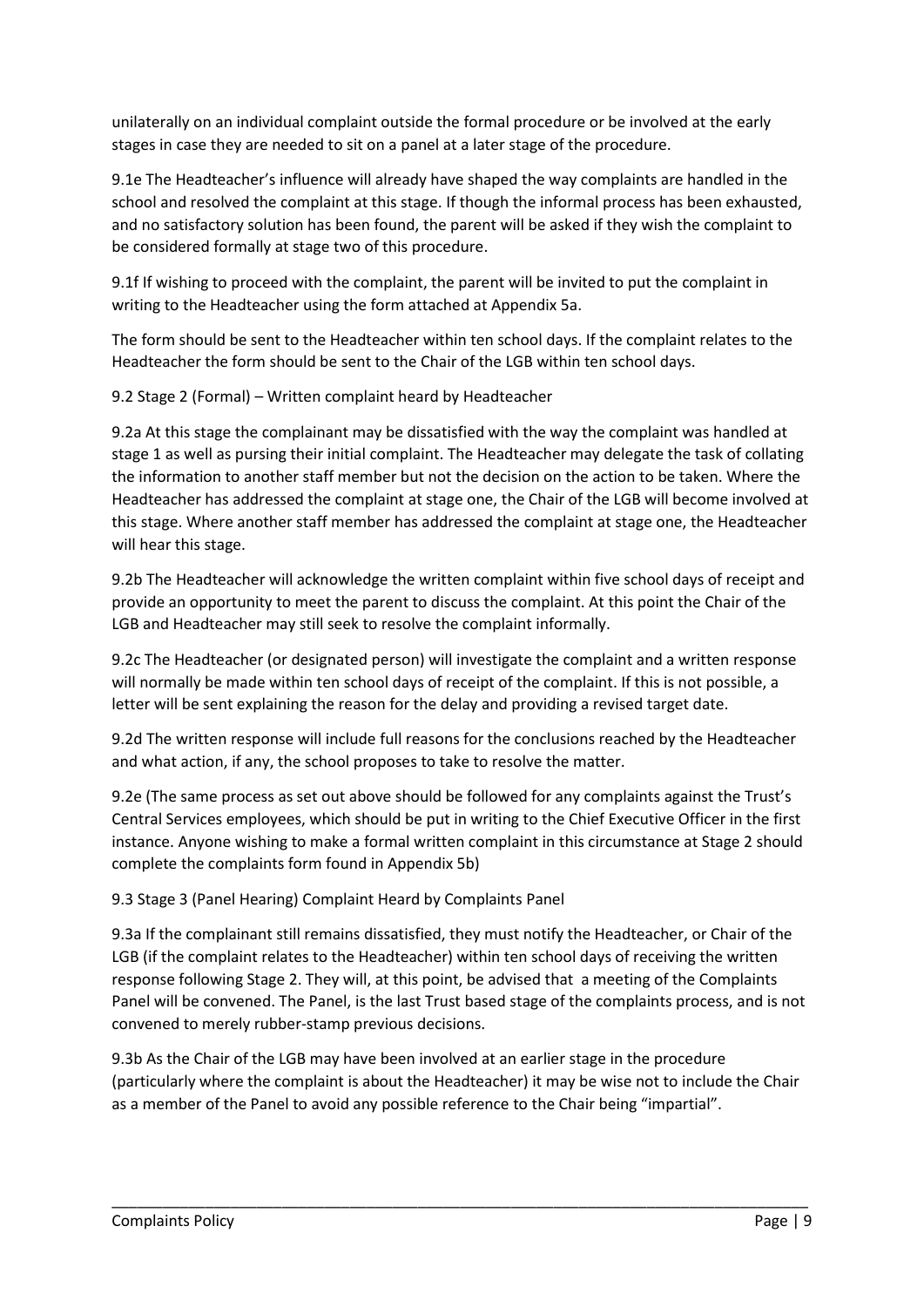9.3c The Headteacher would be expected to attend the hearing to give evidence and may also choose to invite staff to attend who had been directly involved in matters raised by the complainant (Subject to the approval of the Chair of the Panel).

9.3d The Panel should consist of three members who are not directly involved in the matters detailed in the complaint and of whom at least one is an independent member who is not concerned in the management or running of the school. It is a matter for the school and the Trust to identify suitably independent individuals who can fulfil the role and responsibility of being the independent member. Schools should request a panel to be constituted through the Trust's Governance & Policy Manager.

9.3e The School must allow the parent(s) / complainant to attend the Panel and be accompanied if they wish. This can be a relative or a friend. Generally, we do not encourage either party to bring legal representatives to the meeting, however, there may be occasions when legal representation is appropriate, i.e. if a school employee is called as a witness in a complaint hearing, they may wish to be supported by a union and/or legal representative. (Note that complaints about staff conduct will not generally be handled under this complaints procedure).

9.3f Representatives from the media are not permitted to attend.

9.3g The Panel will not normally accept, as evidence, recordings of conversations that were obtained covertly and without the informed consent of all parties being recorded.

9.3h The Panel will also not review any new complaints at this stage or consider evidence unrelated to the initial complaint to be included. New complaints must be dealt with from Stage 1 of the procedure.

9.3j The meeting will be held in private. Electronic recordings of meetings or conversations are not normally permitted unless a complainant's own disability or special needs require it. Prior knowledge and consent of all parties attending must be sought before meetings or conversations take place. Consent will be recorded in any minutes taken.

# **10 Complaints about a Governor, the Chair of the LGB, a Headteacher, the Chief Executive Officer or a member of the Board of Directors.**

10.1 Governor 10.1a Complaints against a Governor should be referred to the Chair of the LGB who will investigate and respond to the complainant. In dealing with this matter the Chair should seek advice from the Trust's Governance & Policy Manager. A Complaints Panel would deal with any appeal against the Chair's response.

10.2 Chair of the LGB 10.2a Complaints against the Chair of the LGB must be referred to the Trust's Governance & Policy Manager who will arrange for the complaint to be investigated and where other measures are exhausted, considered by a Complaints Panel comprised from Directors of the Academy Trust.

10.3 Headteacher or Trust Central Services Employee

10.3a Complaints against a Headteacher (or Trust Central Services employee) that cannot be resolved at the Stage 2 level should be referred to the Chief Executive Officer who will arrange for the complaint to be investigated and considered by a Complaints Panel comprised from Directors of the Academy Trust.

\_\_\_\_\_\_\_\_\_\_\_\_\_\_\_\_\_\_\_\_\_\_\_\_\_\_\_\_\_\_\_\_\_\_\_\_\_\_\_\_\_\_\_\_\_\_\_\_\_\_\_\_\_\_\_\_\_\_\_\_\_\_\_\_\_\_\_\_\_\_\_\_\_\_\_\_\_\_\_\_\_\_

10.4 Chief Executive Officer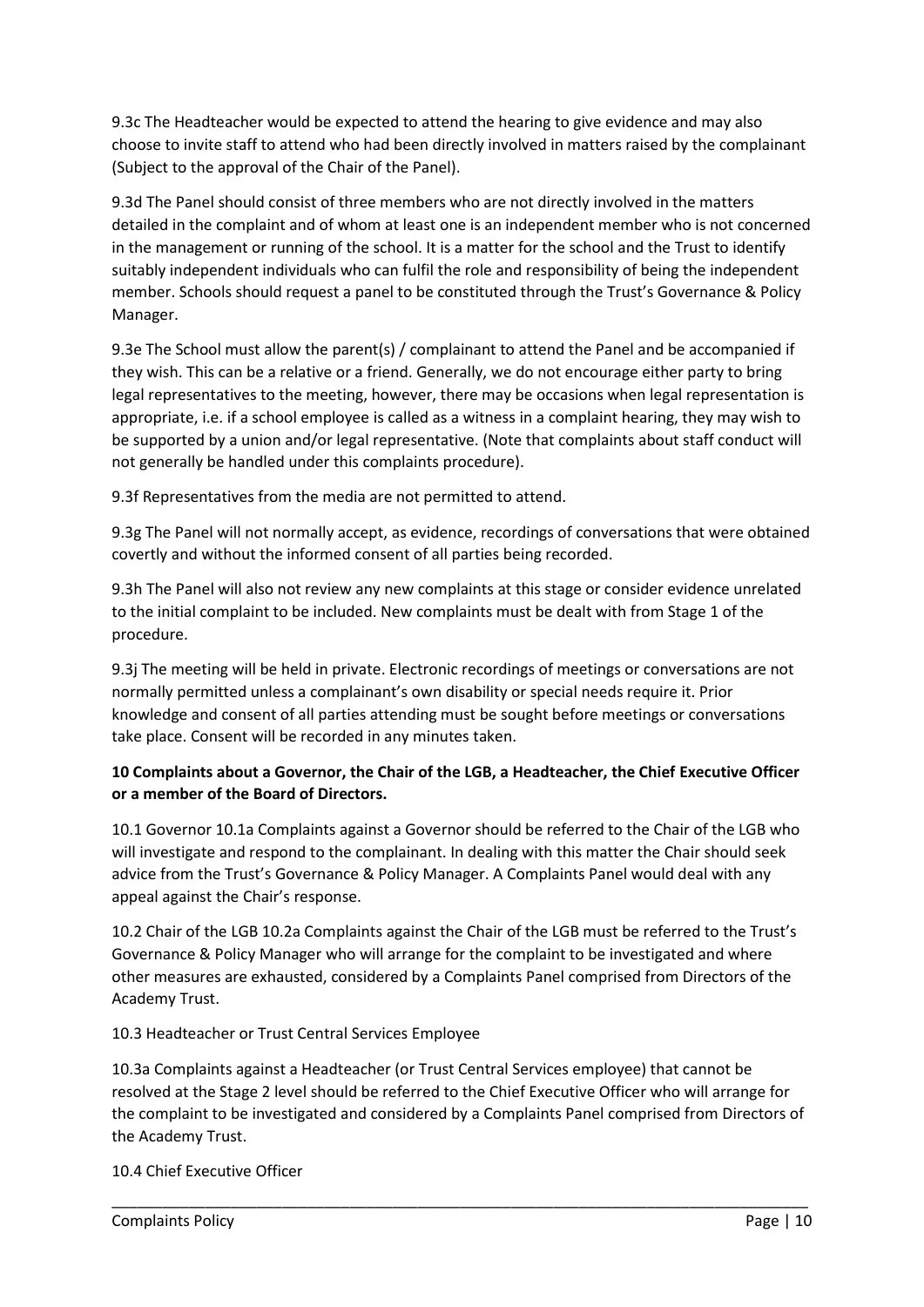10.4a Complaints against the Chief Executive Officer must be referred to the Chair of the Board of Directors who will arrange for the complaint to be investigated and where other measures are exhausted, considered by a Complaints Panel comprised of Directors from the Academy Trust Board, a Member of the Trust and including an independent person who is not concerned in the management or running of the Trust or any of its academies.

# 10.5 Trust Board or Individual Director

10.5a Complaints against the Board of Directors or an individual Director must be referred to the Trust's Governance & Policy Manager who will arrange for the complaint to be investigated and considered by a Complaints Panel comprised of a member of the Trust, other members of the Board of Directors and an independent person who is not concerned in the management or running of the Trust or any of its academies. 11 Breaches of the Policy

11.1 Addressing complaints is a sensitive area and should be carried out with a view to reconciliation between all parties. It is therefore important that all those with responsibilities follow the steps set out within this policy to avoid confusion or misunderstanding, which may lead to unjust loss of reputation of an individual, the School or the Trust.

# **12 Further Guidance**

• EFA "Creating an Academy Complaints Procedure" – January 2015 • DfE "How the ESFA Handles Complaints about Academies" – October 2018

 DfE "Best Practice Guidance for School Complaints Procedures" – January 2019 13 Equality Statement 13.1 Those within ROMERO CAT who have responsibilities defined within this policy will carry out their duties with regard to the Trust's Equality Statement and commitment to abide by the Equality Act 2010:

 accepting our legal duty to ban unfair treatment and achieve equal opportunities in the classroom, the workplace and in wider society. We have regard for our duty to: Eliminate unlawful discrimination, harassment and victimisation o advance equal opportunity: Foster good relations.

# **14 Legal Considerations**

4.1 Romero Catholic Academy Trust recognises its duty to publish a Complaints Policy and Procedure as set out in the Education (Independent School Standards) Regulations 2014, Schedule 1 Part 7. 15 Related Policies

\_\_\_\_\_\_\_\_\_\_\_\_\_\_\_\_\_\_\_\_\_\_\_\_\_\_\_\_\_\_\_\_\_\_\_\_\_\_\_\_\_\_\_\_\_\_\_\_\_\_\_\_\_\_\_\_\_\_\_\_\_\_\_\_\_\_\_\_\_\_\_\_\_\_\_\_\_\_\_\_\_\_

Romero Catholic Academy Trust – Confidential Reporting (Whistleblowing) Policy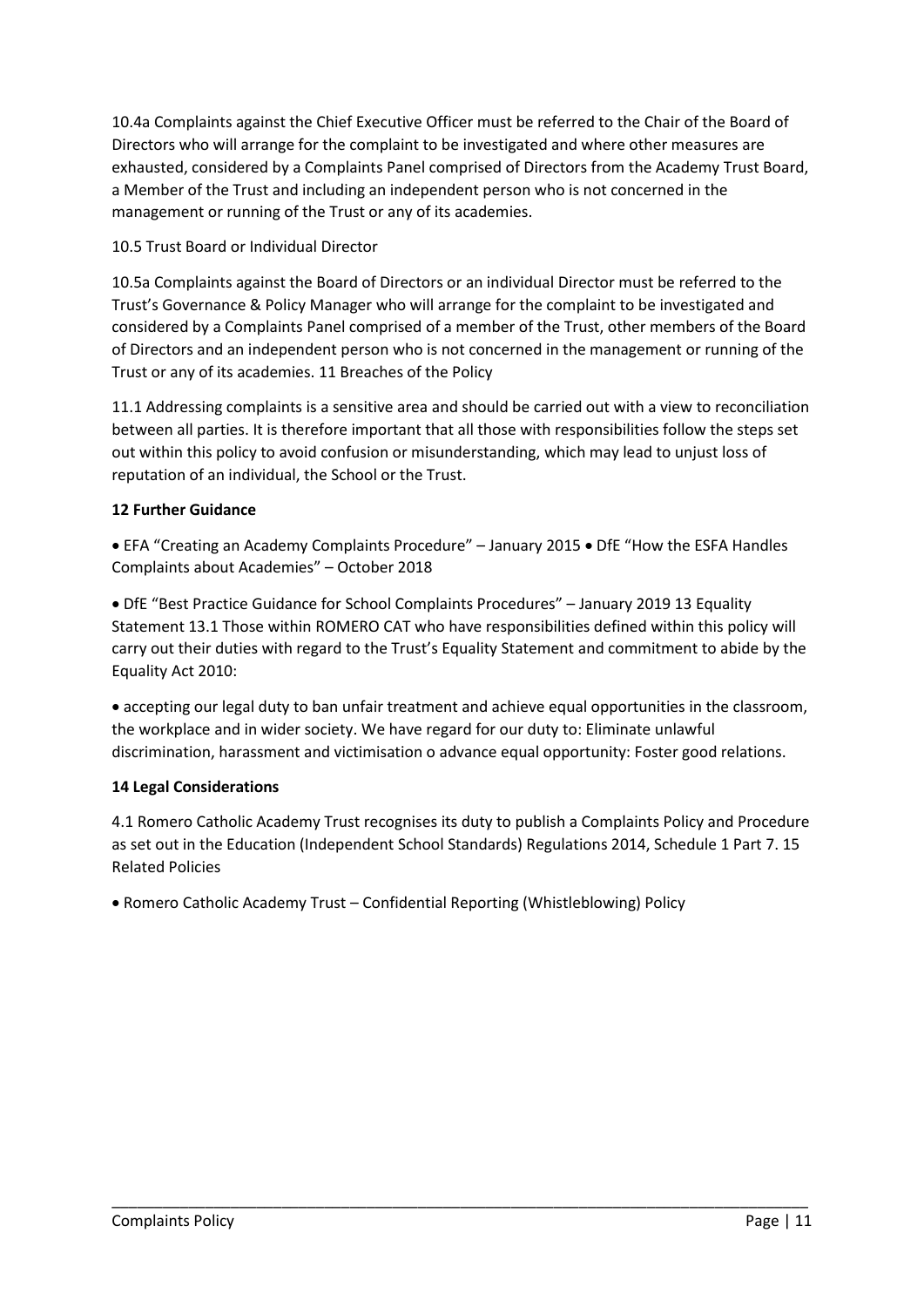### **Appendix 1 – Roles and Responsibilities**

A The Role of the Complainant. The Complainant will receive a more effective response to the complaint if they:

- Explain the complaint in full as early as possible
- Co-operate with the School in seeking a solution the complaint

• Respond promptly to requests for information or meetings or in agreeing the details of the complaint

Ask for assistance as needed

- Treat all those involved in the complaint with respect
- Refrain from publicising the details of their complaint on social media and respect confidentiality

B The Role of the Investigator. The investigator's role is to establish the facts relevant to the complaint by:

• Providing a comprehensive, open, transparent and fair consideration of the complaint through: sensitive and thorough interviewing of the complainant to establish what has happened and who has been involved; interviewing staff and children/young people and other people relevant to the complaint; consideration of records and other relevant information; Analysing information

• Liasing with the Complainant and the Complaints Co-ordinator as appropriate to clarify what the Complainant feels would put things right The Investigator should:

- establish what has happened so far, and who has been involved
- clarify the nature of the complaint and what remains unresolved
- meet with the complainant or contact them (if unsure or further information is necessary)
- clarify what the complainant feels would put things right
- interview those involved in the matter and/or those complained of, allowing them to be accompanied if they wish
- conduct the interview with an open mind and be prepared to persist in the questioning
- keep notes of the interview or arrange for an independent note taker to record minutes of the meeting
- ensure that any papers produced during the investigation are kept securely pending any appeal
- be mindful of the timescales to respond

• prepare a comprehensive report for the headteacher or governor's panel that sets out the facts, identifies solutions and recommends courses of action to resolve problems.

C The Role of the Headteacher/Chair of the LGB. Where appropriate, the Investigator will present a report of their findings to the Headteacher or Chair of the LGB who will determine whether to uphold or dismiss the complaint and communicate that decision to the complainant, providing the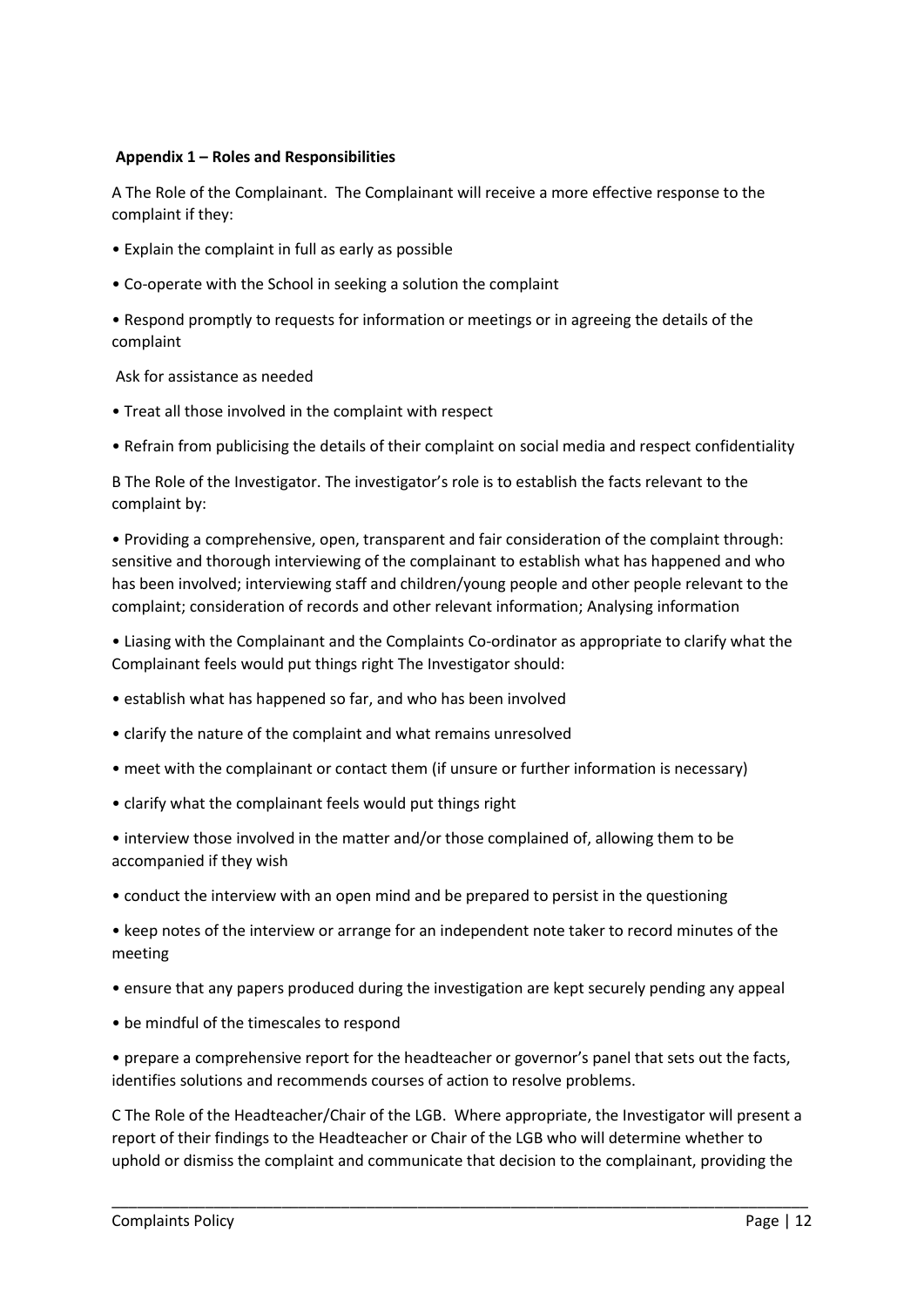appropriate escalation details. Where an investigation is being carried out by the Chair of the LGB in relation to a complaint against the headteacher, they should complete a full report and make their own determination regarding the outcome.

D The Role of the Complaints Co-ordinator. The School based Complaints Co-ordinator could be the Headteacher, designated complaints governor or other staff member providing administrative support. Where appropriate, this function will be carried out by the Trust Governance and Policy Manager. The Complaints Co-ordinator should:

• Ensure that the Complainant is fully updated at each stage of the procedure

• Liaise with staff members, headteacher, Chair of Governors, Clerk (if appropriate) to ensure the smooth running of the complaints process

• Be aware of issues regarding: Sharing third party information; Additional support. This may be needed by the complainants when making a complaint, including interpretation support or where the complainant is a child or young person

- Keep records
- E The Remit of the Complaints Panel. The Panel can:
- Dismiss the complaint in whole or in part
- Uphold the complaint in whole or in part
- Decide on the appropriate action to be taken to resolve the complaint

 Recommend changes to the school's systems or procedures to ensure that problems of a similar nature do not recur. There are several points, which any governor sitting on a Complaints Panel needs to remember.

 It is important that the panel is independent and impartial and that it is seen to be so. No director or governor may sit on the panel if they have had a prior involvement in the complaint or in the circumstances surrounding it. In deciding the make-up of the Panel, the Trust needs to try and ensure that it is a cross-section of the categories of governor and sensitive to the issues of race, gender and religious affiliation. If necessary, the Panel may be made up of independent governors from other academies and as a minimum one must be an independent member who is not concerned in the management or running of the school.

 The aim of the Complaints Panel, which needs to be held in private, will always be to resolve the complaint and achieve reconciliation between the school and the complainant. However, it has to be recognised the complainant might not be satisfied with the outcome if the Panel does not find in their favour. It may only be possible to establish the facts and make recommendations, which will satisfy the complainant that his or her complaint has been taken seriously.

 An effective panel will acknowledge that many complainants feel nervous and inhibited in a formal setting. Parents often feel emotional when discussing an issue that affects their child. The Chair of the Panel will ensure that the proceedings are as welcoming as possible. The layout of the room will set the tone and care is needed to ensure the setting is informal and not adversarial. (see Appendix 6)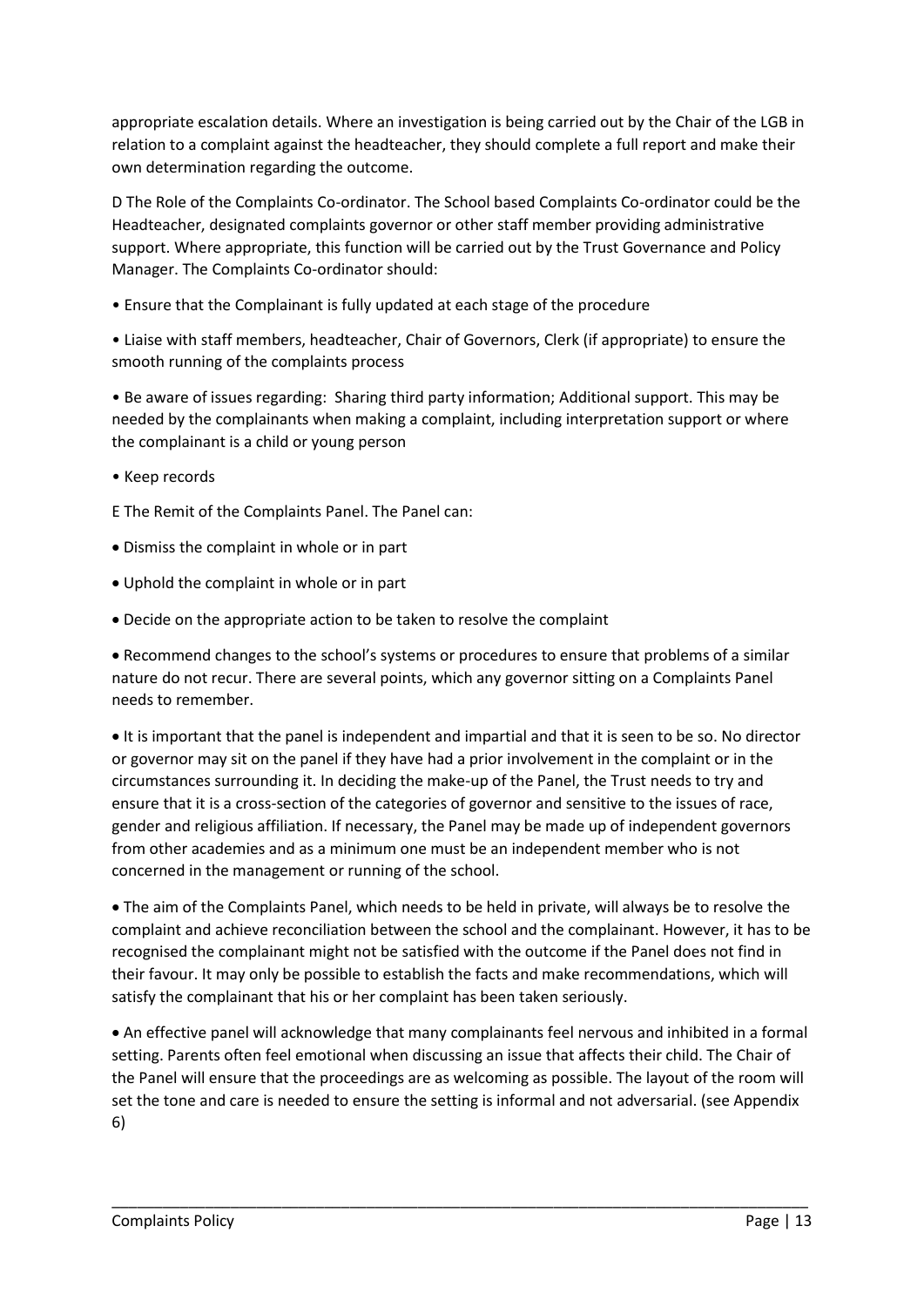Extra care needs to be taken when the complainant is a child. Careful consideration of the atmosphere and proceedings will ensure that the child does not feel intimidated. The Panel needs to be aware of the views of the child and give them equal consideration to those of adults. Where the child's parent is the complainant, it would be helpful to give the parent the opportunity to say which parts of the Panel hearing if any the child needs to attend.

The school must allow the parent(s) to attend the Panel and be accompanied if they wish.

The governors sitting on the Panel need to be aware of the complaints procedure.

F The Role of the Clerk Complaints. Panels should be formally clerked. The clerk would then be the contact point for the complainant and be required to:

 Ensure a written acknowledgement of the complaint and the request for it to be heard by the Panel be sent to the parent within five school days.

• Set the date, time and venue of the hearing, ensuring that the dates are convenient to all parties and that the venue and proceedings are accessible. This will be within twenty school days of receiving the complaint. It will also inform the parent of the right to submit any further documents other than the complaints form (see Appendix 5) and that these must be made available to the Clerk of the Governors within five school days of receipt of the acknowledgement letter.

 Ensure that all people involved in the complaint procedure are aware of their legal rights and duties, including any under legislation relating to school complaints, education law, the Equality Act 2010, the Freedom of Information Act 2000, the Data Protection Act (DPA) 2018 and the General Data Protection Regulations (GDPR)

 The Clerk will inform all those concerned of their right to call witnesses to the meeting, subject to the approval of the Chair of the Panel, and their right to be accompanied by a companion of their choice (particularly parents).

 The Clerk will also ensure that the Headteacher or Chair of the Panel provides a written report in response to the complaint and advise them of their right to call witnesses and be accompanied by a supporter. Subject to the approval of the Chair.

 Collate any written material provided by the school or the parents and send it to the parties at least five school days prior to the meeting. This will also include the names of all parties and witnesses (if any) who will be attending the meeting.

Meet and welcome the parties as they arrive at the hearing.

- Record the proceedings.
- Notify all parties of the Panel's decision.

G The Role of the Nominated Chair of the Complaints Panel. The Chair of the Panel has a key role, ensuring that:

The correct procedure has been followed

 Both parties have been asked (via the Clerk) to provide any additional information relating to the complaint by a specified date in advance of the meeting.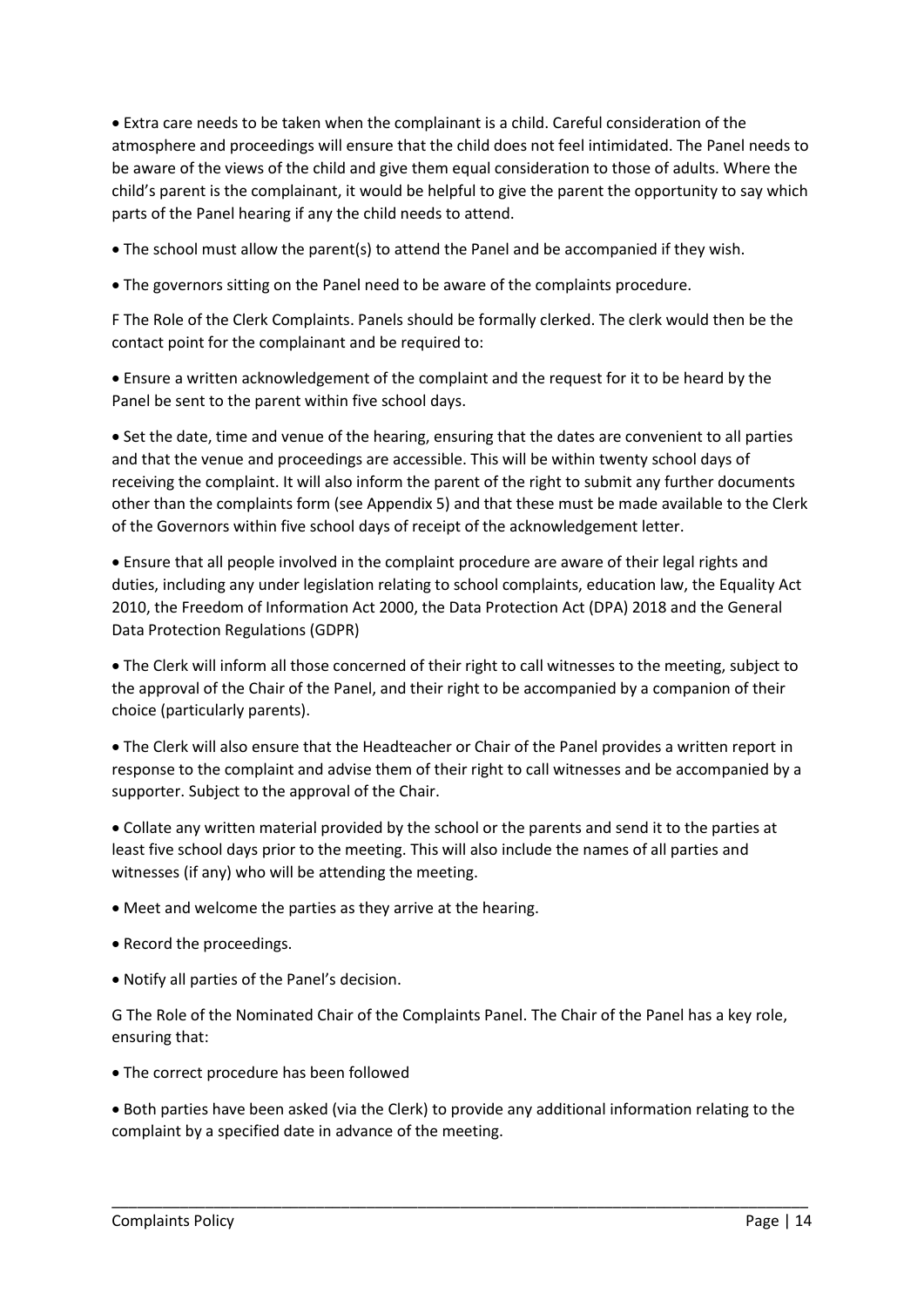The remit of the Panel is explained to the parties and each party has the opportunity of putting their case without undue interruption and ask questions.

The issues are addressed and only the issues identified in the complaint.

- Key findings of facts are made.
- Parents and others who may not be used to speaking at such a meeting are put at ease.

 The Panel is conducted in an informal manner, is not adversarial, with each party treating the other with respect and courtesy.

The Panel is open minded and acting independently.

 No member of the Panel has a vested interest in the outcome of the proceedings or any involvement in an earlier stage of the procedure.

 All parties see written material, providing it does not breach confidentiality or any individuals' rights to privacy under the Data Protection Act 2018 or General Data Protection Regulations. If a new issue arises, it would be useful to give all parties the opportunity to consider and comment on it.

 Both the complainant and the school are given the opportunity to make their case and seek clarity, either through written submissions ahead of the meeting or verbally in the meeting itself.

• The meeting is minuted

 The Complainant is notified of the Panel's decision. The Chair of the Panel needs to ensure that the complainant is notified of the Panel's decision, in writing, with the Panel's response. Any findings and recommendations from the Panel should be provided to the complainant and in addition to the person complained about, and should be made available for inspection on the school premises by the Headteacher.

H The Role of the Panel Member Panel members should be aware that:

• The meeting must be independent and impartial, and should be seen to be so. No governor may sit on the committee if they have had a prior involvement in the complaint or in the circumstances surrounding it.

• The aim of the meeting should be to resolve the complaint and achieve reconciliation between the school and the complainant. We recognise that the complainant might not be satisfied with the outcome if the meeting does not find in their favour. It may only be possible to establish the facts and make recommendations.

• Many complainants will feel nervous and inhibited in a formal setting. Parents/carers often feel emotional when discussing an issue that affects their child.

• Extra care needs to be taken when the complainant is a child/young person and present during all or part of the meeting. Careful consideration of the atmosphere and proceedings should ensure that the child/young person does not feel intimidated. The Panel should respect the views of the child/young person and give them equal consideration to those of adults. If the child/young person is the complainant, the Panel should ask in advance if any support is needed to help them present their complaint. Where the child/young person's parent is the complainant, the committee should give the parent the opportunity to say which parts of the meeting, if any, the child/young person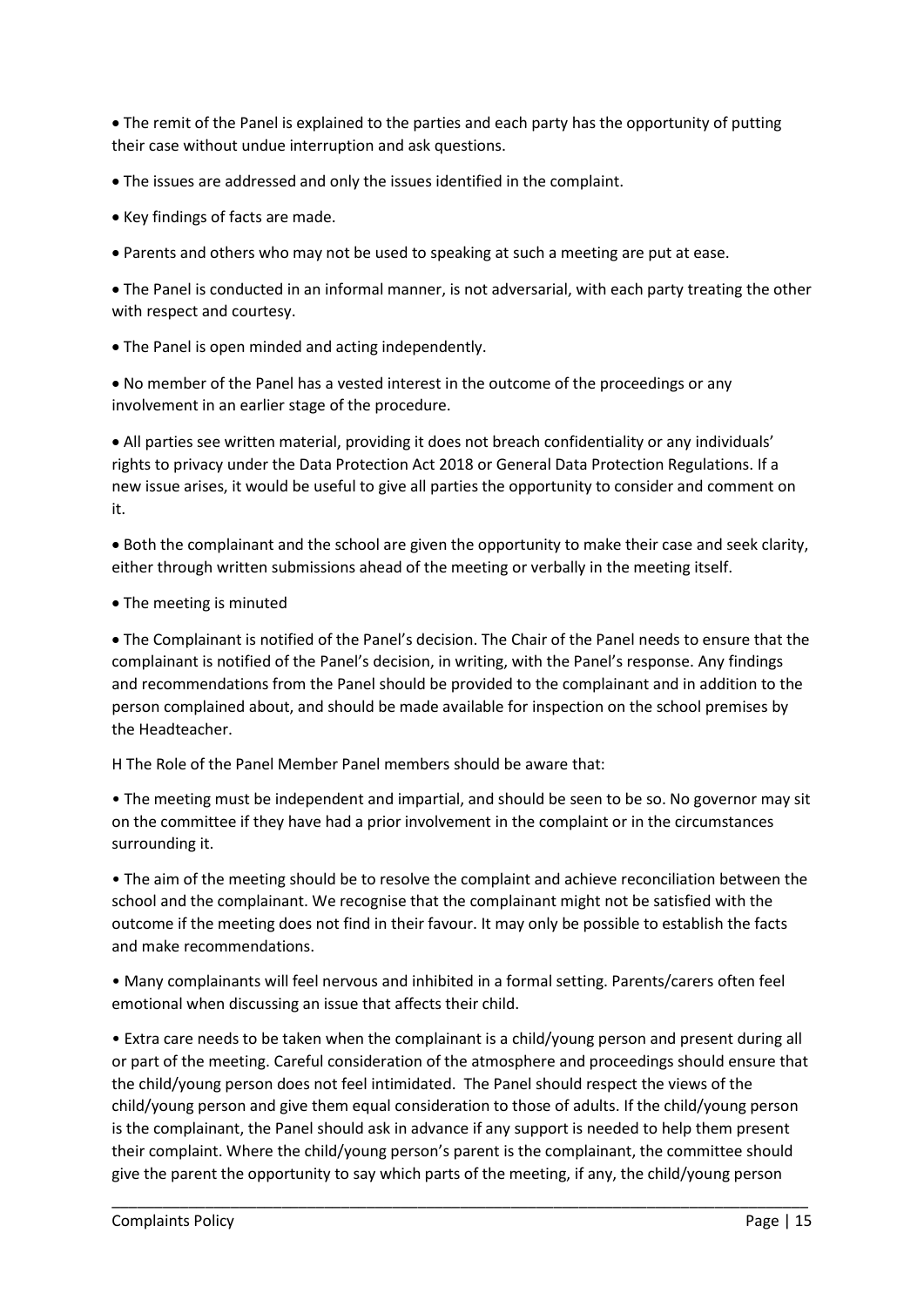needs to attend. However, the parent should be advised that agreement might not always be possible if the parent wishes the child/young person to attend a part of the meeting that the committee considers is not in the child/young person's best interests. The welfare of the child/young person is paramount.

# **Appendix 2 - Checklist for Complaints Panel**

- The hearing is as informal as possible
- Witnesses are only required to attend for the part of the hearing in which they give their evidence.

 After introductions, the complainant is invited to explain their complaint, and be followed by their witnesses.

The Headteacher may question both the complainant and the witnesses after each has spoken.

 The Headteacher is then invited to explain the school's actions and be followed by the school's witnesses.

- The Complainant may question both the Headteacher and the witnesses after each has spoken.
- The Panel may ask questions at any point
- The complainant is then invited to sum up their complaint
- The Headteacher is then invited to sum up the school's actions and response to the complaint.

- Both parties leave together while the Panel decides on the issue.
- The Chair explains that both parties will hear from the Panel within a set time scale.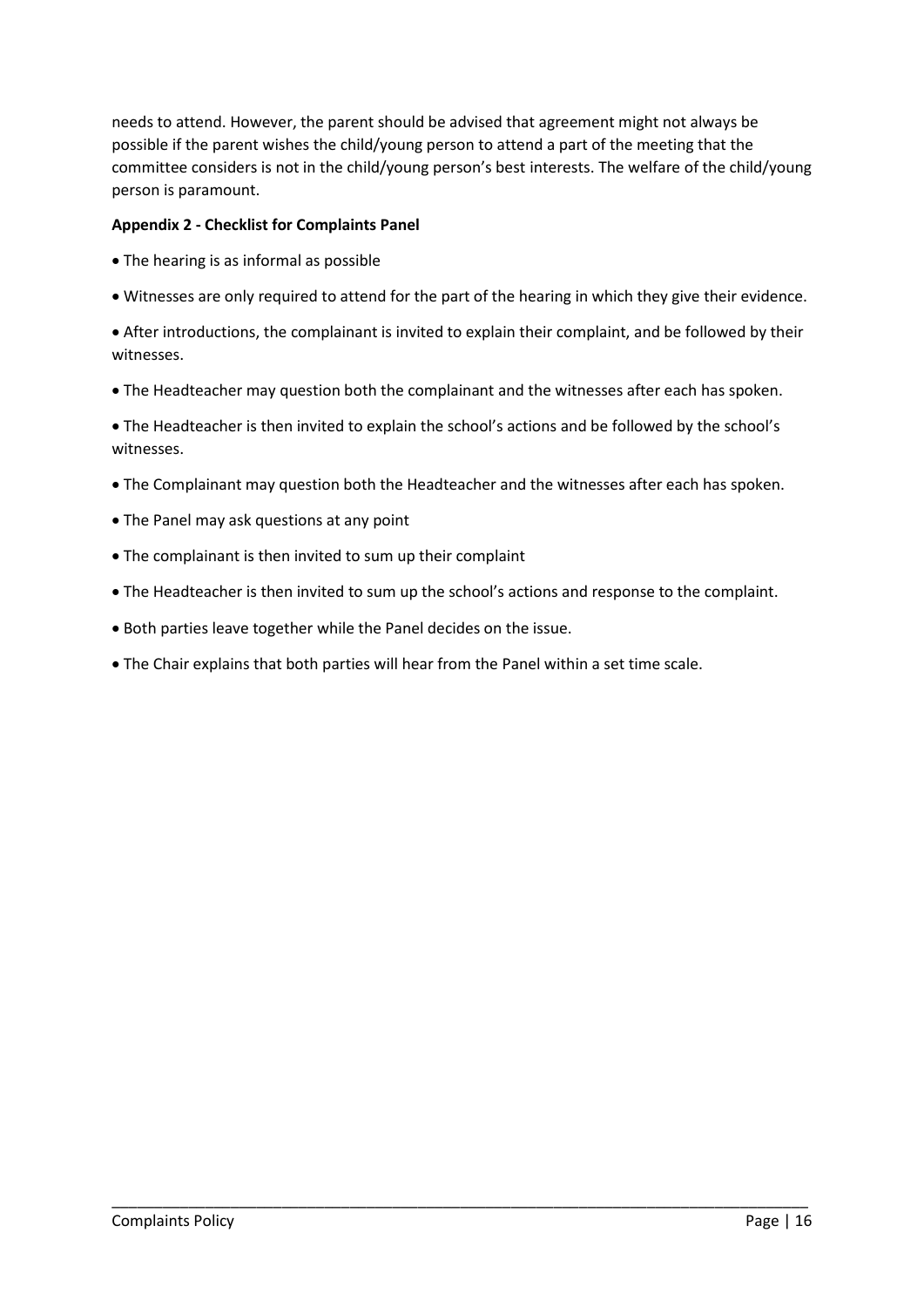# **Appendix 3 - Procedure for Complaints Panel Hearing**

## Introduction

The aim of the meeting is to resolve the complaint and achieve reconciliation between the school and the parent. The Chair of the Panel will ensure that the meeting is properly minuted. Although the meeting will follow the structured order below, given potential sensitivities and anxieties, the Chair will endeavour to ensure that the proceedings are as informal as possible and that all parties are put at their ease. The introduction of new information or witnesses, previously not notified to all parties, would be reason to adjourn the meeting so that everyone has time to consider and respond to the new information.

## Order of Meeting

1. The Chair welcomes the Parent/Carer (Complainant) and his/her companion and introduces everyone present.

2. The Chair explains the purpose of the meeting, the procedure, and confirms that all written evidence has been made available to all parties.

3. The Parent/Carer or Companion explains the complaint, calling in witnesses if appropriate.

4. The members of the Panel and Headteacher may question the Complainant and witnesses.

5. The Headteacher/Chair of the LGB are then invited to present a response to the complaint, including action taken to address the complaint at Stage 1 and 2 of the procedure and calling witnesses, if appropriate.

6. The members of the Panel and Parent/Carer or Companion may question the Headteacher/Chair of the LGB.

7. The members of the Panel may ask questions at any point.

8. The Complainant summarises their case, highlighting evidence, including anything that has emerged in the questioning.

9. The Headteacher/Chair of the LGB summarises the school's position, highlighting evidence, including anything that has emerged in the questioning. N.B. No new points should be added at stages 8 or 9.

10.The Chair of the Panel checks that all parties feel that they have had a fair hearing and reminds everyone of the confidentiality of the case.

11.The Chair of the Panel thanks both parties for attending and gives an indication of when they can expect to hear the outcome. All parties then leave the room together.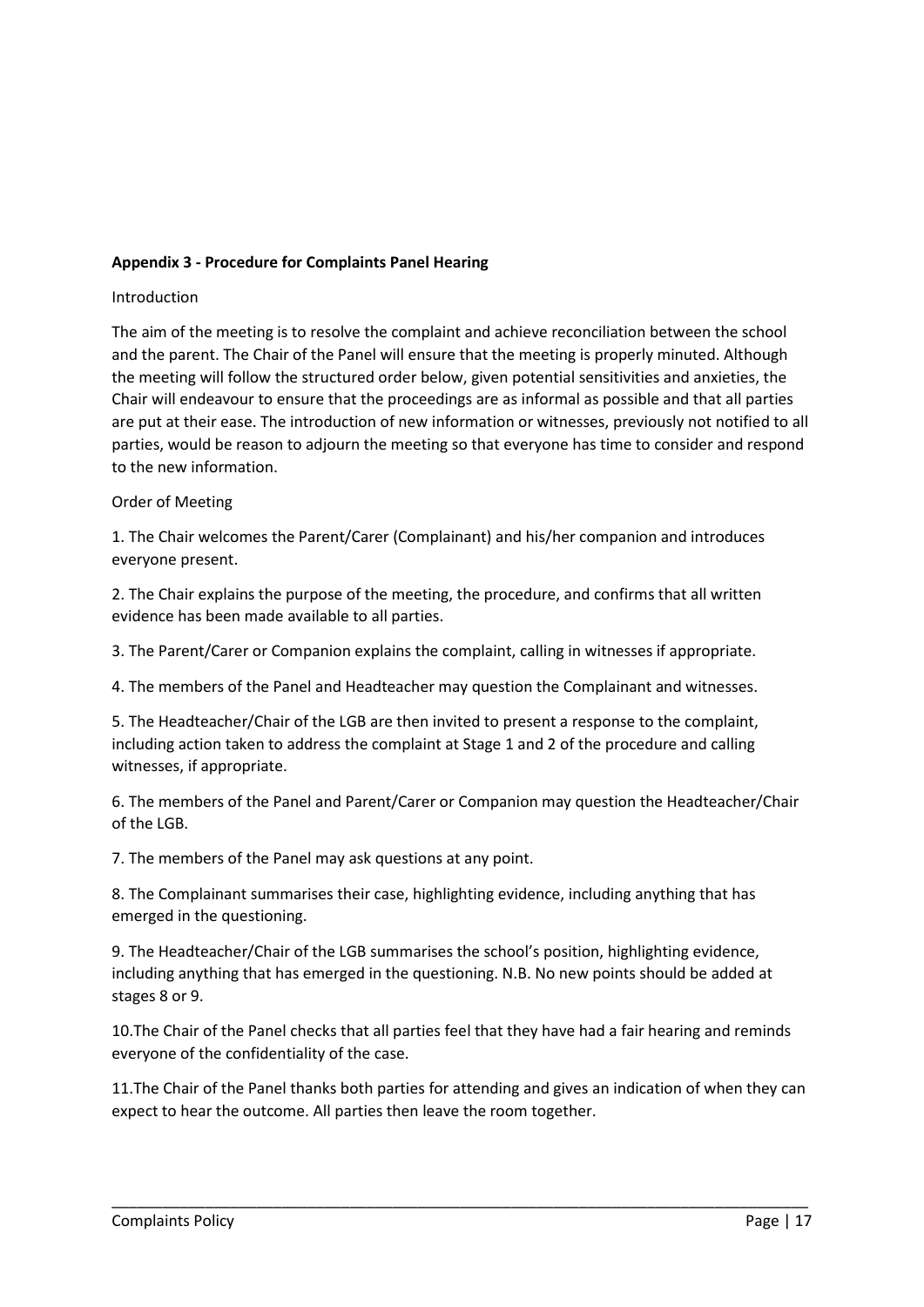12.The Panel considers the complaint and reaches a unanimous or majority decision. The Panel also decides what action (if any) to take to resolve the complaint and, if appropriate, recommends changes to ensure similar complaints are not made in future.

13.When a decision has been made, the Chair informs both parties in writing of the outcome of the complaint.

# **Appendix 4 - Complaints Flowchart**

| <b>CONCERN OR COMPLAINT RECEIVED</b>                 |                                                  |  |
|------------------------------------------------------|--------------------------------------------------|--|
| <b>INFORMAL STAGE 1</b>                              | <b>SCHOOL ACTION</b>                             |  |
| Informal discussion with the relevant class          | The person is informed of the action to be       |  |
| teacher or other relevant member of staff            | taken to resolve the issue. If they are not      |  |
| usually resulting in resolution to the issue. If the | satisfied they should be provided with a copy of |  |
| complaint is about the Headteacher - proceed         | the Trust's complaints procedure and             |  |
| to Stage 2                                           | information on how to proceed to stage 2.        |  |
| <b>FORMAL PROCEDURE- STAGE 2</b>                     | <b>SCHOOL ACTION</b>                             |  |
| The complaint is submitted in writing to the         | The Headteacher acknowledges receipt within      |  |
| Headteacher. (Appendix 5a)                           | 5 school days and provides a full written        |  |
|                                                      | response within 10 school days. Information is   |  |
|                                                      | provided to the complainant on how to            |  |
|                                                      | progress the complaint to stage 3. Complainant   |  |
|                                                      | has 10 school days to lodge a request to         |  |
|                                                      | escalate to Stage 3.                             |  |
|                                                      |                                                  |  |
|                                                      | The Chair of Governors acknowledges receipt      |  |
| In the case of a complaint against the               | within 5 school days of receiving the complaint  |  |
| Headteacher the submission should be in              | and provides a full written response within 10   |  |
| writing to the Chair of Governors                    | school days. Information is provided to the      |  |
|                                                      | complainant on how to progress the complaint     |  |
|                                                      | to stage 3. Complainant has 10 school days to    |  |
|                                                      | lodge a request to escalate to Stage 3.          |  |
| <b>PANEL HEARING - STAGE 3</b>                       | <b>SCHOOL ACTION</b>                             |  |
| Complaints Panel convened.                           | Clerk arranges for Panel to meet within 20       |  |
|                                                      | school days from receipt of letter and informs   |  |
|                                                      | the complainant of findings within 5 school      |  |
|                                                      | days from the date of the hearing.               |  |
| <b>FURTHER RECOURSE</b>                              |                                                  |  |
| Complainant referred to ESFA                         | The ESFA will not overturn an                    |  |
|                                                      | Academy/School's decision, however, if they      |  |
|                                                      | find an Academy/School did not deal with a       |  |
|                                                      | complaint properly they will request the         |  |
|                                                      | complaint is looked at again and procedures      |  |
|                                                      | meet the requirements set out in the             |  |
|                                                      | Regulations                                      |  |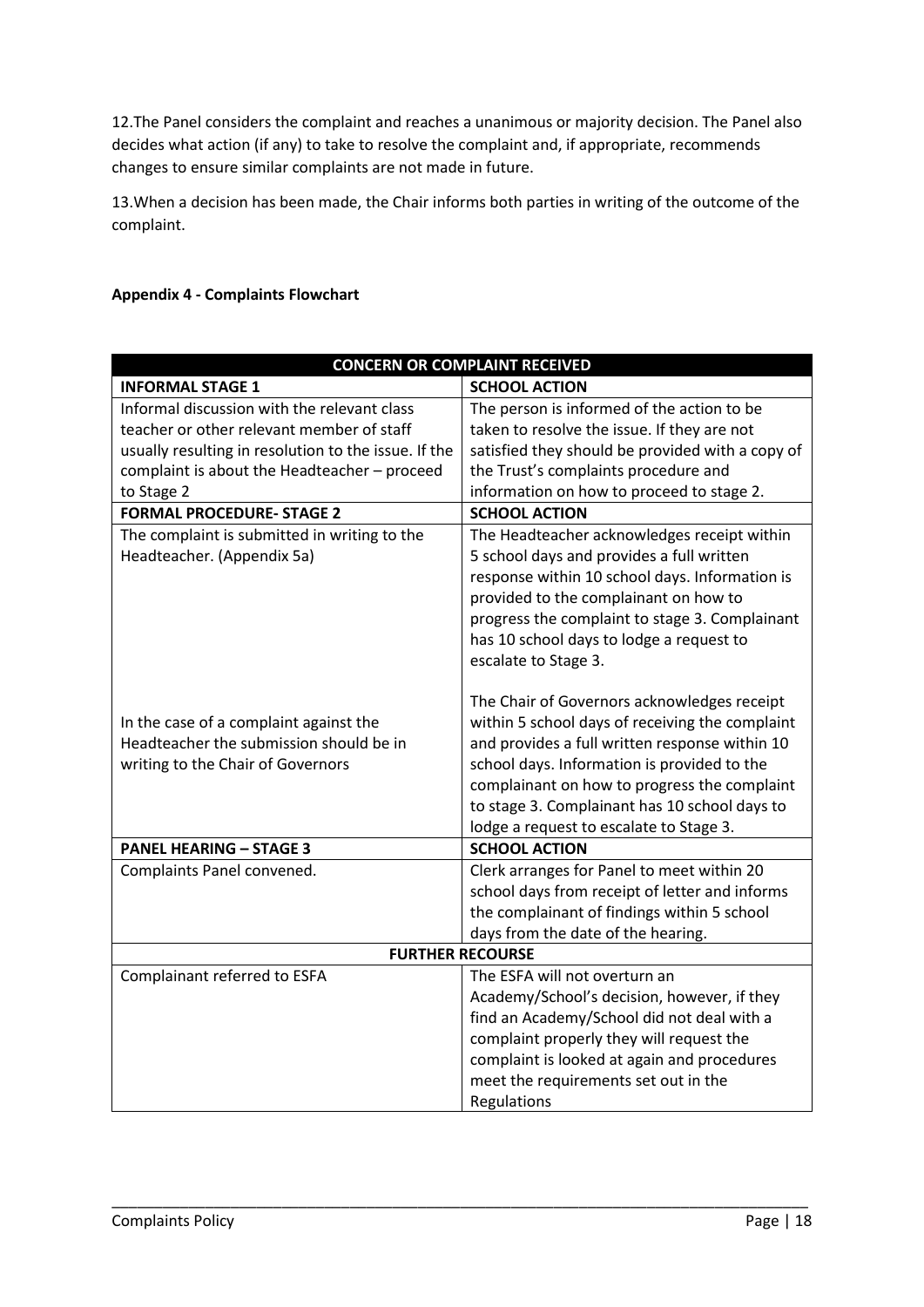# **Appendix 5a Model Complaint Form for Schools**

| If you are not satisfied or feel that you have not been fairly treated, we would like you to tell us                                          |                                                                                                                                                                                                   |  |
|-----------------------------------------------------------------------------------------------------------------------------------------------|---------------------------------------------------------------------------------------------------------------------------------------------------------------------------------------------------|--|
| what the problem is                                                                                                                           |                                                                                                                                                                                                   |  |
| It is however, very important that toy try to resolve any difficulties first by discussing your<br>concerns with a member of staff at school. |                                                                                                                                                                                                   |  |
|                                                                                                                                               | If you have tried to do this and you are still not satisfied with the response, then please fill in all<br>the sections of this form and return it to the headteacher of the Local Governing Body |  |
| Your name:                                                                                                                                    |                                                                                                                                                                                                   |  |
| Your child's name (if relevant)                                                                                                               |                                                                                                                                                                                                   |  |
| Your address:                                                                                                                                 |                                                                                                                                                                                                   |  |
|                                                                                                                                               |                                                                                                                                                                                                   |  |
| Email                                                                                                                                         |                                                                                                                                                                                                   |  |
| Mobile No:                                                                                                                                    | Home No:                                                                                                                                                                                          |  |
| Are we able to contact you at work? If so,<br>please give the number                                                                          | Work No:                                                                                                                                                                                          |  |
| Detail of Complaint (Please as specific as possible)                                                                                          |                                                                                                                                                                                                   |  |
|                                                                                                                                               |                                                                                                                                                                                                   |  |
|                                                                                                                                               |                                                                                                                                                                                                   |  |
|                                                                                                                                               |                                                                                                                                                                                                   |  |
|                                                                                                                                               |                                                                                                                                                                                                   |  |
|                                                                                                                                               |                                                                                                                                                                                                   |  |
|                                                                                                                                               |                                                                                                                                                                                                   |  |
| (Please attached additional sheets if you wish)                                                                                               |                                                                                                                                                                                                   |  |
| When did you report the problem to school?                                                                                                    |                                                                                                                                                                                                   |  |
|                                                                                                                                               |                                                                                                                                                                                                   |  |
| What was the response?                                                                                                                        |                                                                                                                                                                                                   |  |
|                                                                                                                                               |                                                                                                                                                                                                   |  |
|                                                                                                                                               |                                                                                                                                                                                                   |  |
| What you complained about this issue before                                                                                                   | Yes/No                                                                                                                                                                                            |  |
| to the school or Trust? (delete as appropriate)                                                                                               |                                                                                                                                                                                                   |  |
| Who did you report it too?                                                                                                                    |                                                                                                                                                                                                   |  |
| When did you report the problem?                                                                                                              |                                                                                                                                                                                                   |  |
| What would you like to see done to resolve                                                                                                    |                                                                                                                                                                                                   |  |
| your complaint and bring the matter to an                                                                                                     |                                                                                                                                                                                                   |  |
| acceptable close?                                                                                                                             |                                                                                                                                                                                                   |  |
|                                                                                                                                               |                                                                                                                                                                                                   |  |
| Signed                                                                                                                                        | Date                                                                                                                                                                                              |  |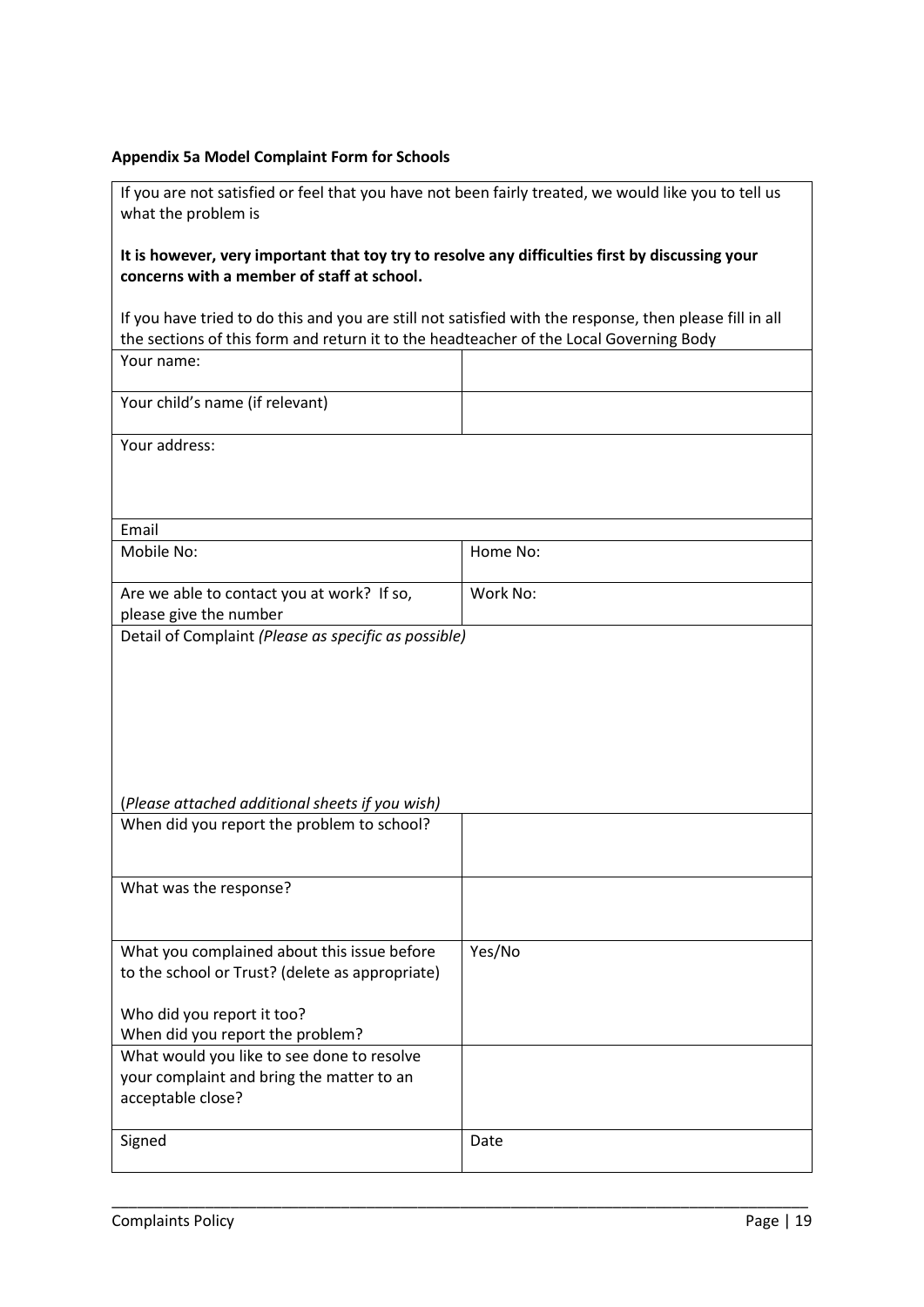#### **Appendix 5b Complaint Form against the Academy Trust**

If you are not satisfied or feel that you have not been fairly treated, we would like you to tell us what the problem is

#### **It is however, very important that toy try to resolve any difficulties first by discussing your concerns with a member of staff at school.**

If you have tried to do this and you are still not satisfied with the response, then please fill in all the sections of this form and return it to the Chief Executive of the Trust c/o St Bede's RC High School, Blackburn. BB2 4SR

| エンハ                                                                                                     |          |
|---------------------------------------------------------------------------------------------------------|----------|
| Your name:                                                                                              |          |
| Your child's name (if relevant)                                                                         |          |
| Your address:                                                                                           |          |
|                                                                                                         |          |
| Email                                                                                                   |          |
| Mobile No:                                                                                              | Home No: |
| Are we able to contact you at work? If so, please                                                       | Work No: |
| give the number                                                                                         |          |
| Detail of Complaint (Please as specific as possible)<br>(Please attached additional sheets if you wish) |          |
| When did you report the problem to school?                                                              |          |
| To whom did you report it to at school?                                                                 |          |
| What was the response?                                                                                  |          |

| What you complained about this issue before to the<br>school or Trust? (delete as appropriate) | Yes/No |
|------------------------------------------------------------------------------------------------|--------|
|                                                                                                |        |
| Who did you report it too?                                                                     |        |
| When did you report the problem?                                                               |        |
| What would you like to see done to resolve your                                                |        |
| complaint and bring the matter to an acceptable                                                |        |
| close?                                                                                         |        |
| Signed                                                                                         | Date   |
|                                                                                                |        |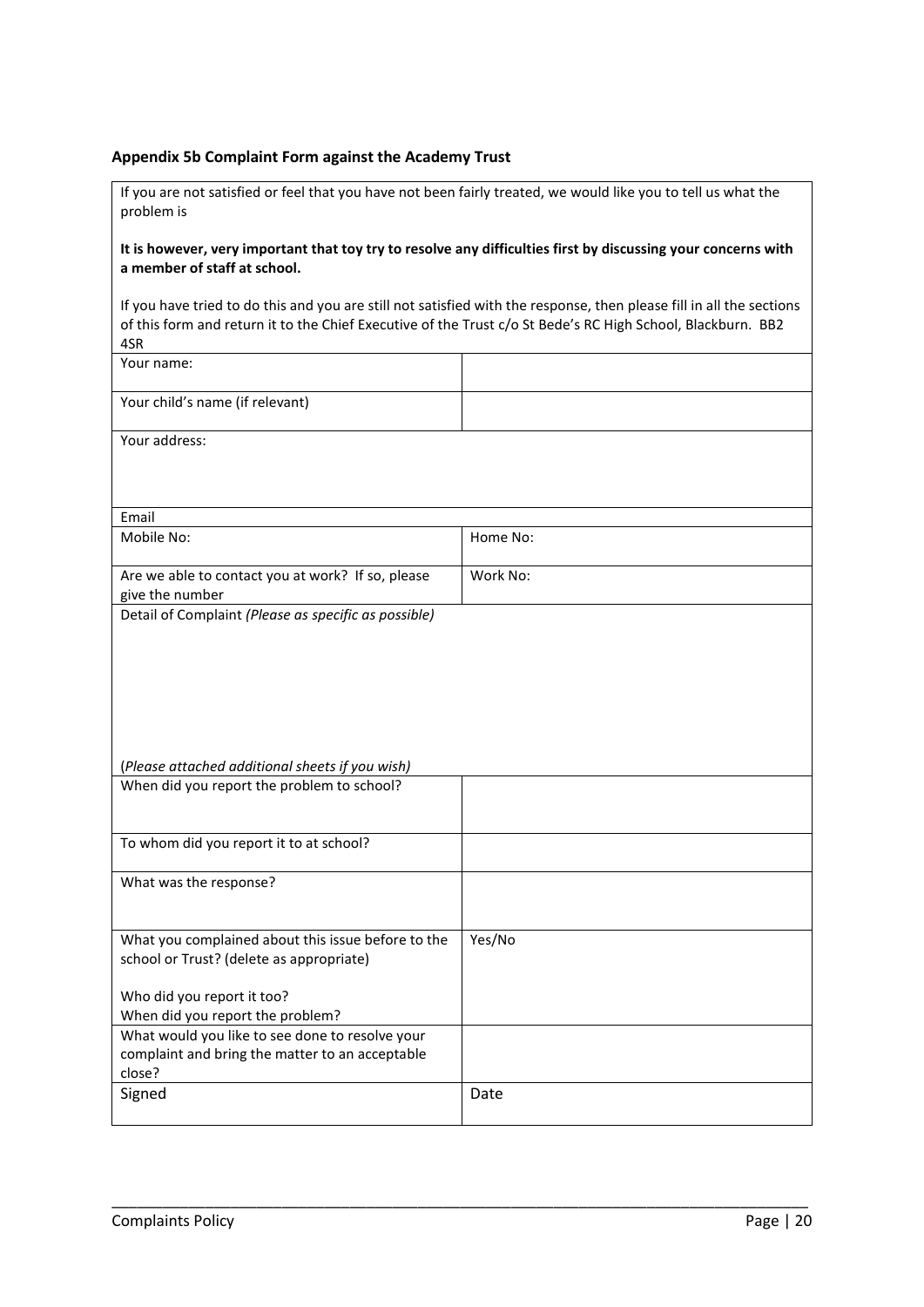## **Managing Serial and Unreasonable Complaints Statement**

Romero Catholic Academy Trust is committed to dealing with all complaints fairly and impartially, and to providing a high quality service to those who complain. We will not normally limit the contact complainants have with our school. However, we do not expect our staff to tolerate unacceptable behaviour and will take action to protect staff from that behaviour, including that which is abusive, offensive or threatening. The Trust defines unreasonable behaviour as that which hinders our consideration of complaints because of the frequency or nature of the complainant's contact with the Trust or the School, such as, if the complainant:

 refuses to articulate their complaint or specify the grounds of a complaint or the outcomes sought by raising the complaint, despite offers of assistance

- refuses to co-operate with the complaints investigation process
- refuses to accept that certain issues are not within the scope of the complaints procedure
- insists on the complaint being dealt with in ways which are incompatible with the complaints procedure or with good practice
- introduces trivial or irrelevant information which they expect to be taken into account and commented on
- raises large numbers of detailed but unimportant questions, and insists they are fully answered, often immediately and to their own timescales
- makes unjustified complaints about staff who are trying to deal with the issues, and seeks to have them replaced
- changes the basis of the complaint as the investigation proceeds
- repeatedly makes the same complaint (despite previous investigations or responses concluding that the complaint is groundless or has been addressed)
- refuses to accept the findings of the investigation into that complaint where the school's complaint procedure has been fully and properly implemented and completed including referral to the Department for Education
- seeks an unrealistic outcome

 makes excessive demands on school time by frequent, lengthy and complicated contact with staff regarding the complaint in person, in writing, by email and by telephone while the complaint is being dealt with

- uses threats to intimidate
- uses abusive, offensive or discriminatory language or violence
- knowingly provides falsified information
- publishes unacceptable information on social media or other public forums.